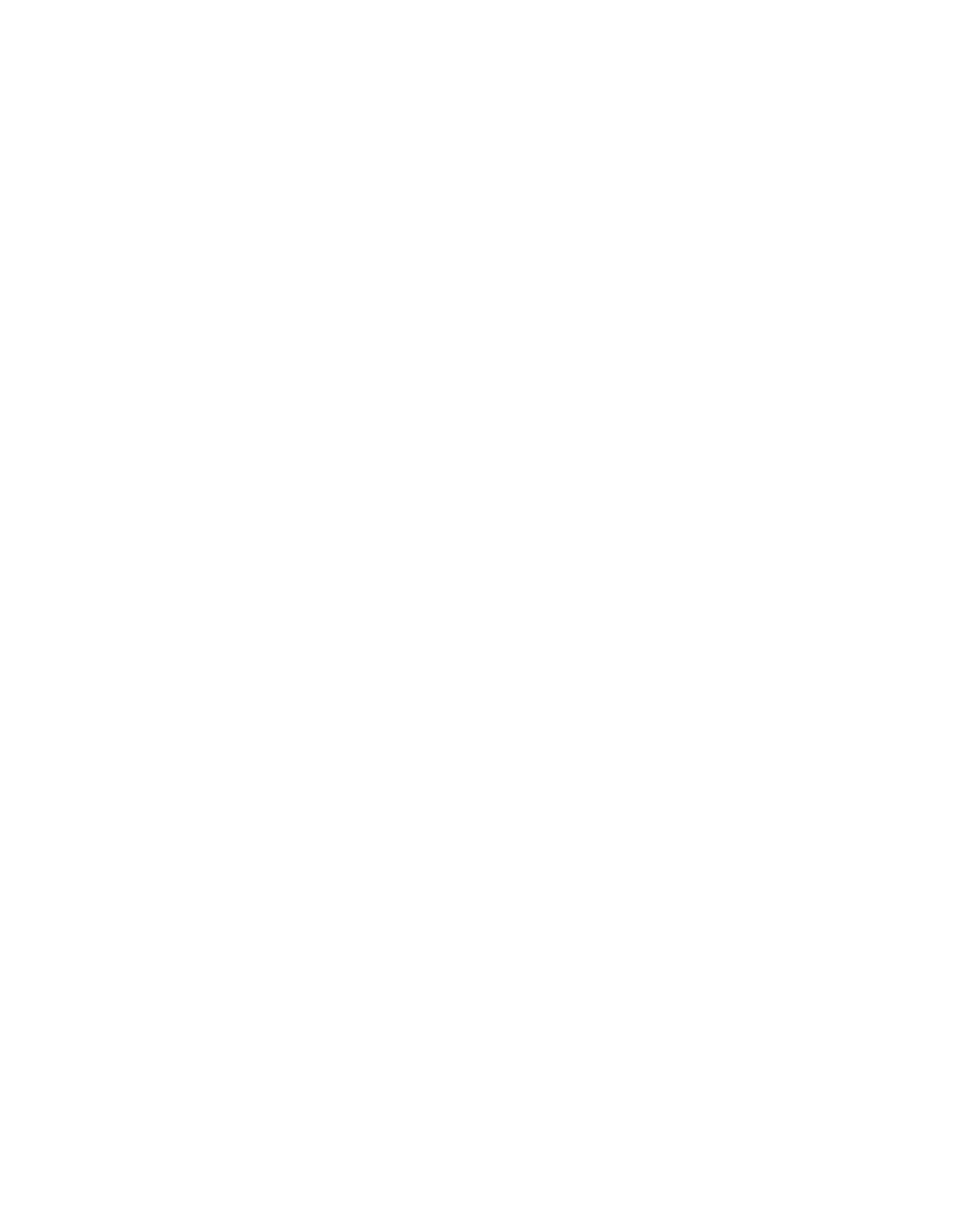# Contents:

| $\mathbf{1}$            | <b>KD-Lib</b>    | $\mathbf{1}$                                                                                                                      |                |
|-------------------------|------------------|-----------------------------------------------------------------------------------------------------------------------------------|----------------|
|                         | 1.1              | $\overline{1}$                                                                                                                    |                |
|                         | 1.2              | $\overline{1}$                                                                                                                    |                |
|                         | 1.3              |                                                                                                                                   | 3              |
| $\overline{2}$          |                  | <b>Installation</b>                                                                                                               | 5              |
|                         | 2.1              | 5                                                                                                                                 |                |
|                         | 2.2              |                                                                                                                                   | 5              |
| $\overline{3}$          | <b>Tutorials</b> |                                                                                                                                   | $\overline{7}$ |
|                         | 3.1              | $\overline{7}$                                                                                                                    |                |
|                         | 3.2              | 8<br>Deep Mutual Learning using KD_Lib $\ldots \ldots \ldots \ldots \ldots \ldots \ldots \ldots \ldots \ldots \ldots \ldots$      |                |
|                         | 3.3              | 10                                                                                                                                |                |
|                         | 3.4              | 11                                                                                                                                |                |
|                         | 3.5              | 13                                                                                                                                |                |
|                         | 3.6              | 14                                                                                                                                |                |
|                         | 3.7              | 15                                                                                                                                |                |
| $\overline{\mathbf{4}}$ |                  | 19<br><b>Knowledge Distillation</b>                                                                                               |                |
|                         | 4.1              | 19                                                                                                                                |                |
|                         | 4.2              | 20                                                                                                                                |                |
|                         | 4.3              | 21                                                                                                                                |                |
|                         | 5 Pruning        | 23                                                                                                                                |                |
|                         | 5.1              | 23                                                                                                                                |                |
|                         |                  |                                                                                                                                   |                |
| 6                       |                  | 25<br>Quantization                                                                                                                |                |
|                         | 6.1              | 25                                                                                                                                |                |
|                         | 6.2              | 26                                                                                                                                |                |
|                         | 6.3              | 26                                                                                                                                |                |
|                         | 6.4              | 27                                                                                                                                |                |
| 7                       | <b>Models</b>    | 29                                                                                                                                |                |
|                         | 7.1              | 29                                                                                                                                |                |
|                         | 7.2              | 30<br>KD Lib.models.lstm module $\dots \dots \dots \dots \dots \dots \dots \dots \dots \dots \dots \dots \dots \dots \dots \dots$ |                |
|                         | 7.3              | KD_Lib.models.nin module $\dots \dots \dots \dots \dots \dots \dots \dots \dots \dots \dots \dots \dots \dots \dots \dots$<br>30  |                |
|                         | 7.4              | 31                                                                                                                                |                |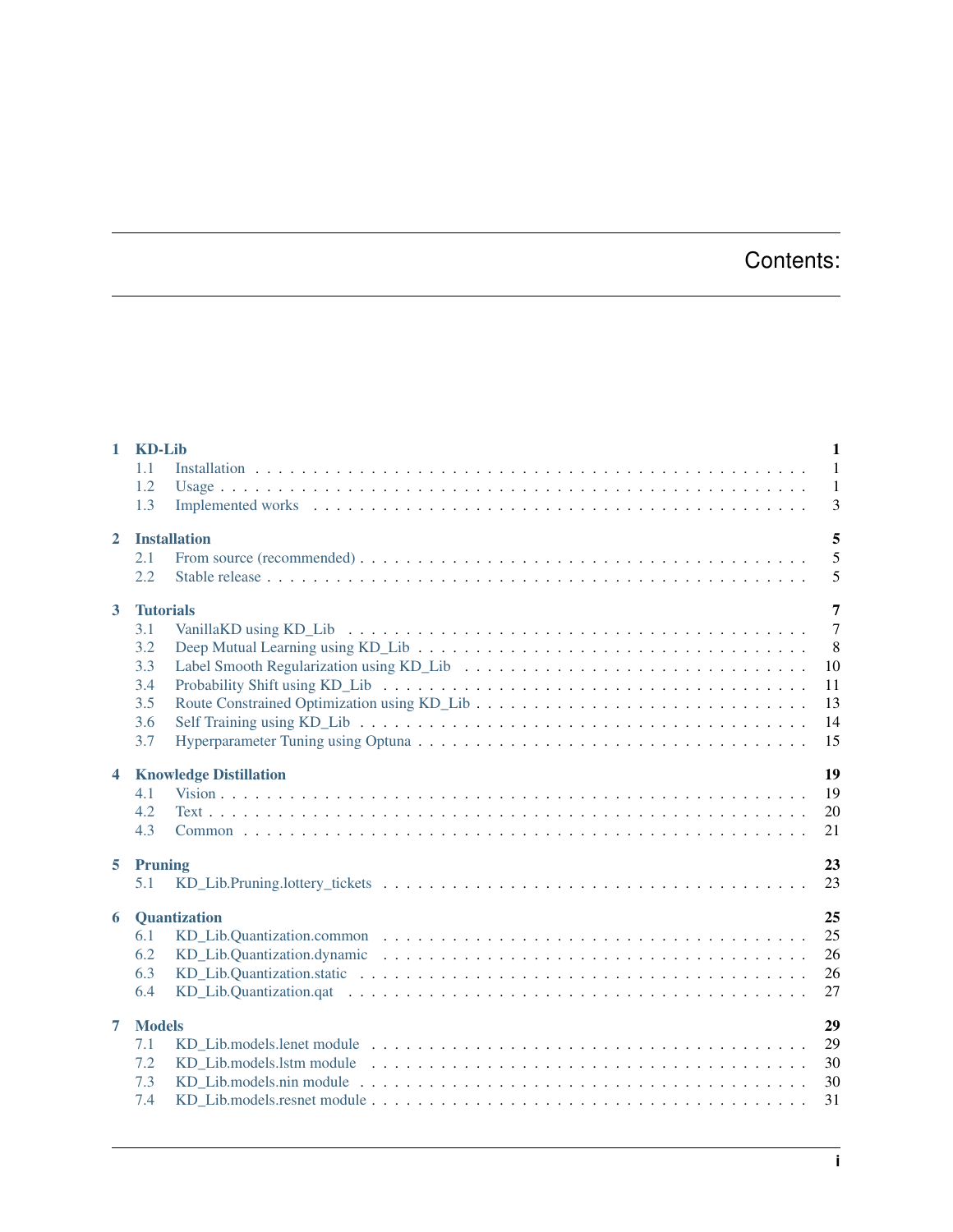| 7.5                        |                      |    |
|----------------------------|----------------------|----|
|                            | 8 Indices and tables | 35 |
| <b>Python Module Index</b> |                      |    |
| <b>Index</b>               |                      | 39 |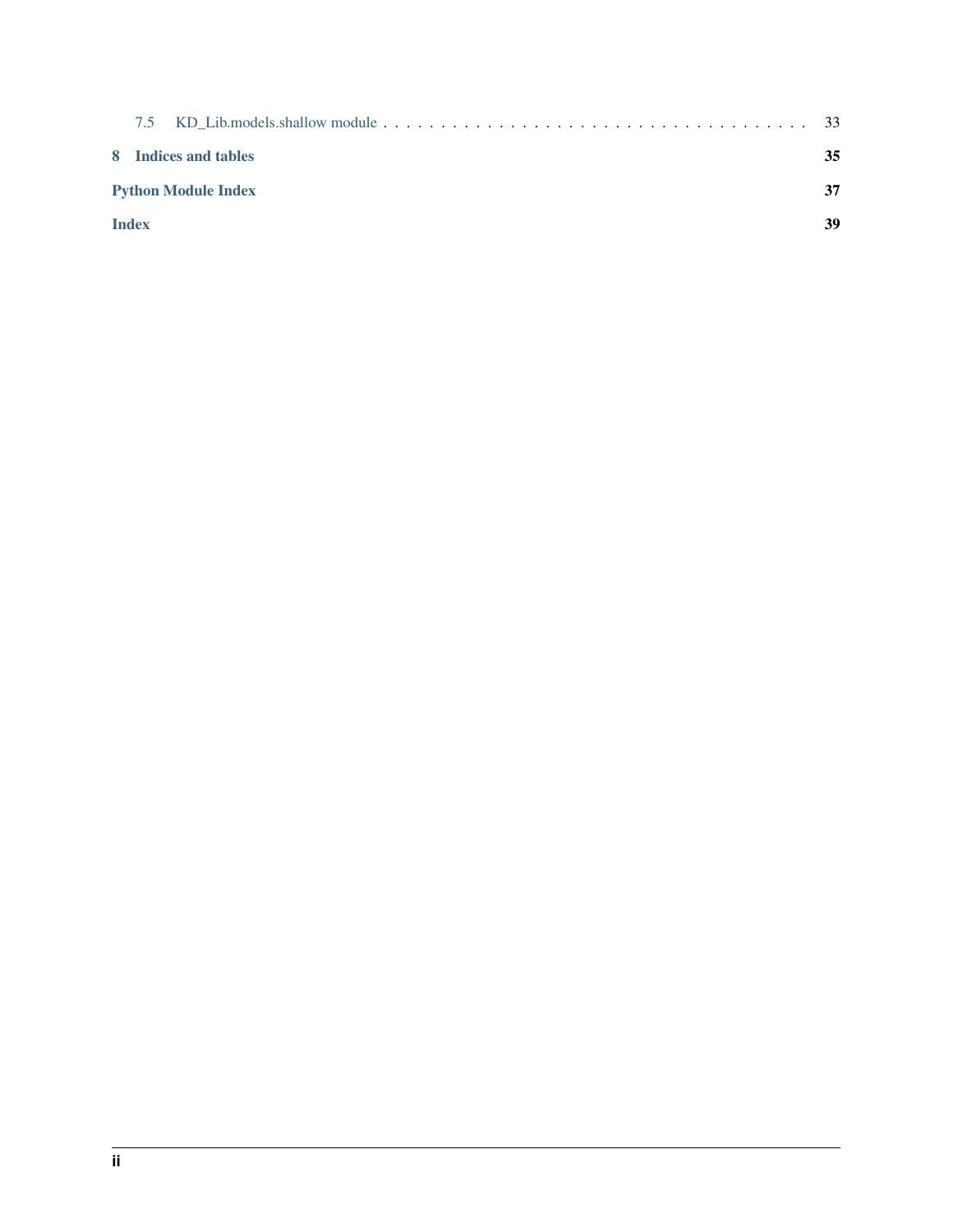# KD-Lib

<span id="page-4-0"></span>A PyTorch model compression library containing easy-to-use methods for knowledge distillation, pruning, and quantization.

## <span id="page-4-1"></span>**1.1 Installation**

## Building from source (recommended)

If you intend to install the latest unreleased version of the library (i.e from source), you can simply do:

```
$ git clone https://github.com/SforAiDl/KD_Lib.git
$ cd KD_Lib
$ python setup.py install
```
### Stable release

KD\_Lib is compatible with Python 3.6 or later and also depends on PyTorch. The easiest way to install KD\_Lib is with pip, Python's preferred package installer.

```
$ pip install KD-Lib
```
Note that KD\_Lib is an active project and routinely publishes new releases. In order to upgrade KD\_Lib to the latest version, use pip as follows.

```
$ pip install -U KD-Lib
```
## <span id="page-4-2"></span>**1.2 Usage**

To implement the most basic version of knowledge distillation from [Distilling the Knowledge in a Neural Network](https://arxiv.org/abs/1503.02531) and plot losses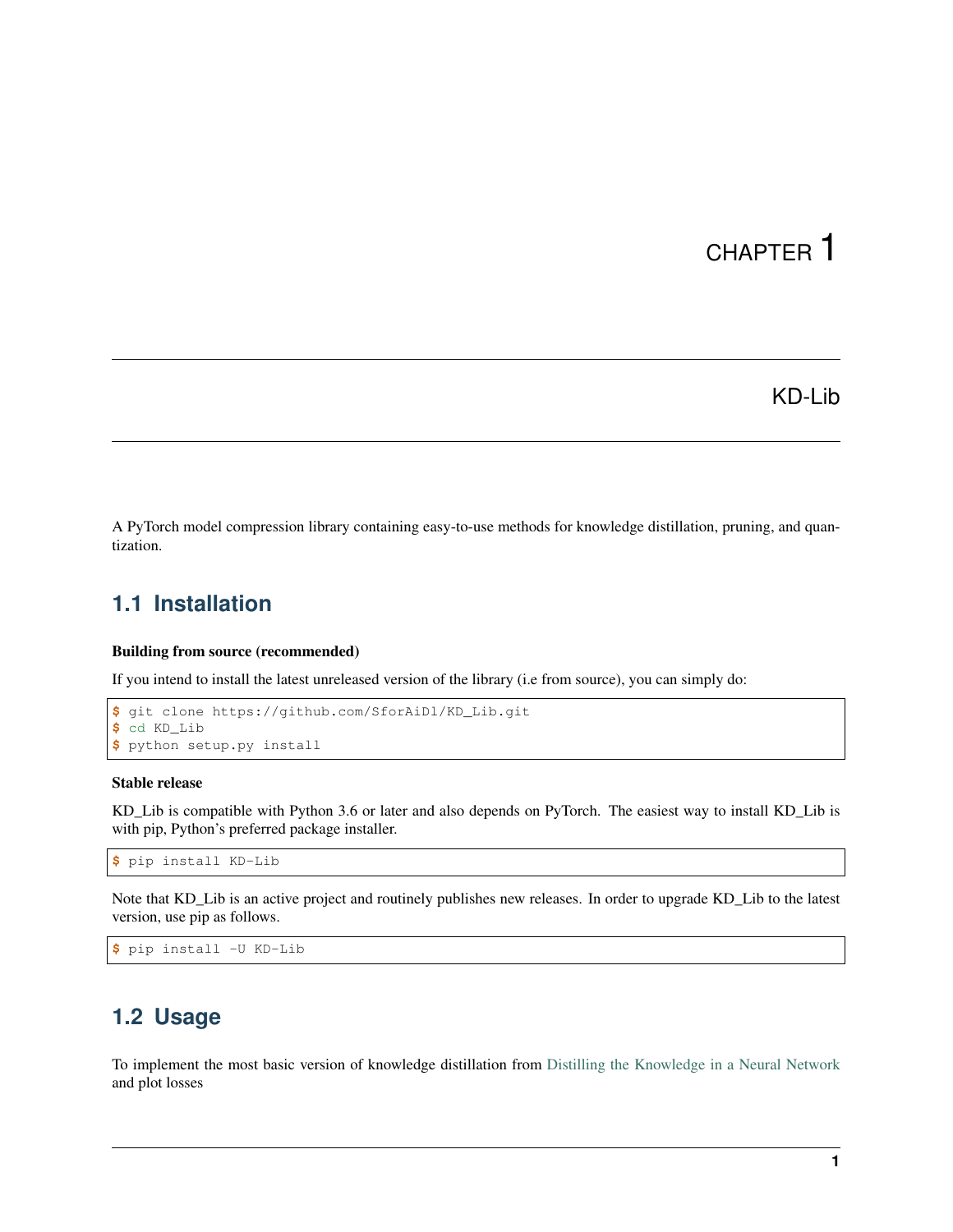```
import torch
import torch.optim as optim
from torchvision import datasets, transforms
from KD_Lib.KD import VanillaKD
# This part is where you define your datasets, dataloaders, models and optimizers
train_loader = torch.utils.data.DataLoader(
   datasets.MNIST(
       "mnist_data",
       train=True,
       download=True,
       transform=transforms.Compose(
           [transforms.Tofensor(), transforms.Normalize((0.1307), (0.3081))]
       ),
   ),
   batch_size=32,
   shuffle=True,
)
test_loader = torch.utils.data.DataLoader(
   datasets.MNIST(
       "mnist_data",
       train=False,
       transform=transforms.Compose(
           [transforms.ToTensor(), transforms.Normalize((0.1307,), (0.3081,))]
       ),
   ),
   batch_size=32,
   shuffle=True,
)
teacher_model = <your model>
student_model = <your model>
teacher_optimizer = optim.SGD(teacher_model.parameters(), 0.01)
student_optimizer = optim.SGD(student_model.parameters(), 0.01)
# Now, this is where KD_Lib comes into the picture
distiller = VanillaKD(teacher_model, student_model, train_loader, test_loader,
                     teacher_optimizer, student_optimizer)
distiller.train_teacher(epochs=5, plot_losses=True, save_model=True) # Train the
˓→teacher network
distiller.train_student(epochs=5, plot_losses=True, save_model=True) # Train the
˓→student network
distiller.evaluate(teacher=False) # Evaluate
˓→the student network
distiller.get_parameters() # A utility˓→function to get the number of parameters in the teacher and the student network
```
To train a collection of 3 models in an online fashion using the framework in [Deep Mutual Learning](https://arxiv.org/abs/1706.00384) and log training details to Tensorboard

```
import torch
import torch.optim as optim
from torchvision import datasets, transforms
```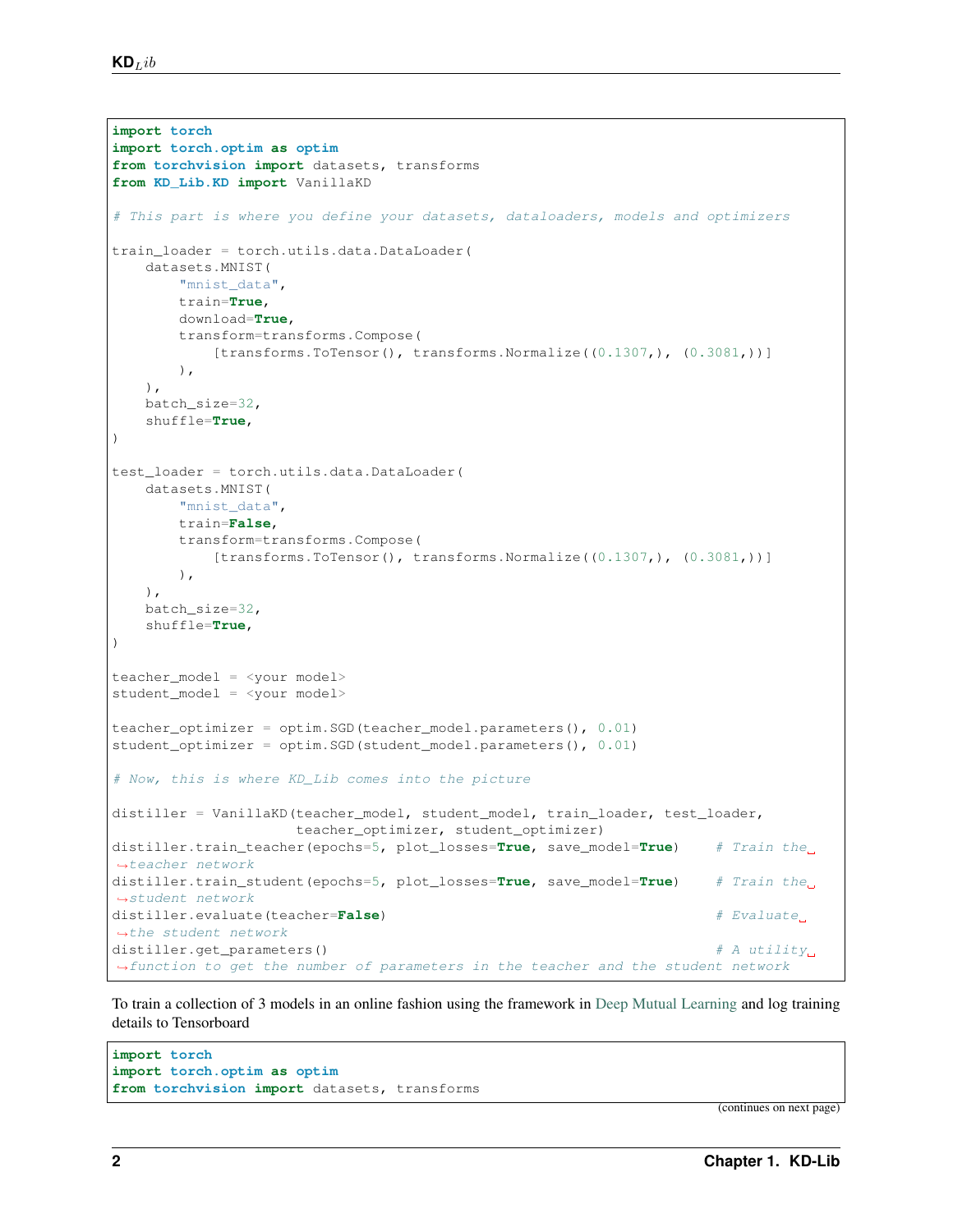(continued from previous page)

```
from KD_Lib.KD import DML
from KD_Lib.models import ResNet18, ResNet50 # To
˓→use models packaged in KD_Lib
# This part is where you define your datasets, dataloaders, models and optimizers
train_loader = torch.utils.data.DataLoader(
   datasets.MNIST(
       "mnist_data",
       train=True,
       download=True,
       transform=transforms.Compose(
            [transforms.ToTensor(), transforms.Normalize((0.1307,), (0.3081,))]
       ),
   ),
   batch_size=32,
    shuffle=True,
\lambdatest_loader = torch.utils.data.DataLoader(
    datasets.MNIST(
        "mnist_data",
       train=False,
       transform=transforms.Compose(
            [transforms.ToTensor(), transforms.Normalize((0.1307,), (0.3081,))]
       ),
   ),
   batch_size=32,
    shuffle=True,
)
student_params = [4, 4, 4, 4, 4]student_model_1 =ResNet50(student_params, 1, 10)
student_model_2 = ResNet18(student_params, 1, 10)
student_cohort = [student_model_1, student_model_2]
student_optimizer_1 = optim.SGD(student_model_1.parameters(), 0.01)
student_optimizer_2 = optim.SGD(student_model_2.parameters(), 0.01)
student optimizers = [student optimizer 1, student optimizer 2]
# Now, this is where KD_Lib comes into the picture
distiller = DML(student_cohort, train_loader, test_loader, student_optimizers,
˓→log=True, logdir="./Logs")
distiller.train_students(epochs=5)
distiller.evaluate()
distiller.get_parameters()
```
# <span id="page-6-0"></span>**1.3 Implemented works**

Some benchmark results can be found in the [logs](./logs.rst) file.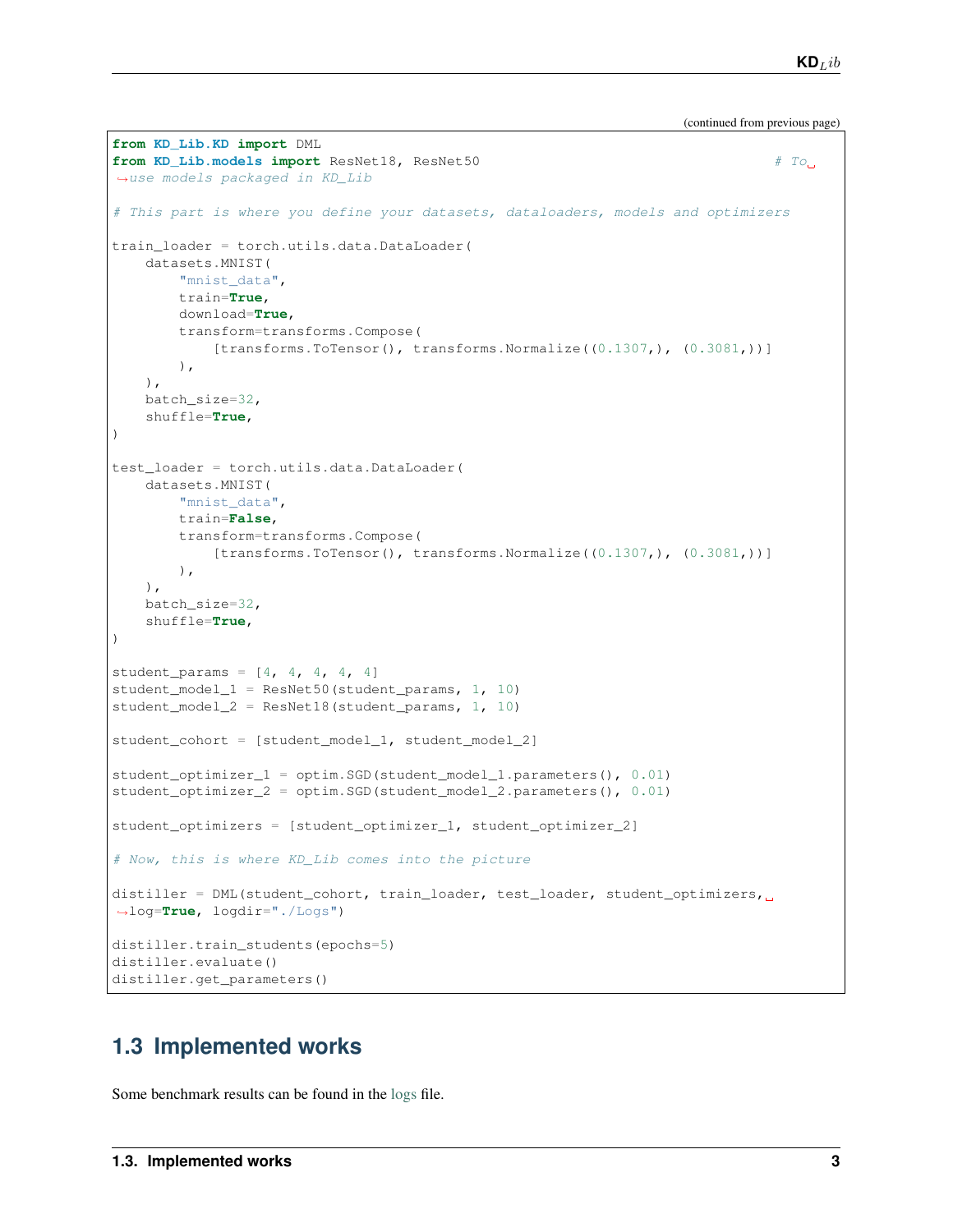| Paper                                                                                     | Link                                 | Repository<br>$(KD$ Lib/)          |  |  |
|-------------------------------------------------------------------------------------------|--------------------------------------|------------------------------------|--|--|
| Distilling the Knowledge in a Neural Network                                              | https://arxiv.org/abs/<br>1503.02531 | KD/vision/vanilla                  |  |  |
| Improved Knowledge Distillation via Teacher Assistant                                     | https://arxiv.org/abs/<br>1902.03393 | KD/vision/TAKD                     |  |  |
| Relational Knowledge Distillation                                                         | https://arxiv.org/abs/<br>1904.05068 | KD/vision/RKD                      |  |  |
| Distilling Knowledge from Noisy Teachers                                                  | https://arxiv.org/abs/<br>1610.09650 | KD/vision/noisy                    |  |  |
| Paying More Attention To The Attention                                                    | https://arxiv.org/abs/<br>1612.03928 | KD/vision/attention                |  |  |
| Revisit Knowledge Distillation: a Teacher-free Framework                                  | https://arxiv.org/abs/<br>1909.11723 | KD/vision/teacher free             |  |  |
| Mean Teachers are Better Role Models                                                      | https://arxiv.org/abs/<br>1703.01780 | KD/vision/mean_teacher             |  |  |
| Knowledge Distillation via Route Constrained Optimization                                 | https://arxiv.org/abs/<br>1904.09149 | KD/vision/RCO                      |  |  |
| <b>Born Again Neural Networks</b>                                                         | https://arxiv.org/abs/<br>1805.04770 | KD/vision/BANN                     |  |  |
| Preparing Lessons: Improve Knowledge Distillation with Better<br>Supervision              | https://arxiv.org/abs/<br>1911.07471 | KD/vision/KA                       |  |  |
| Improving Generalization Robustness with Noisy Collaboration in<br>Knowledge Distillation | https://arxiv.org/abs/<br>1910.05057 | KD/vision/noisy                    |  |  |
| Distilling Task-Specific Knowledge from BERT into Simple Neu-<br>ral Networks             | https://arxiv.org/abs/<br>1903.12136 | KD/text/BERT2LSTM                  |  |  |
| Deep Mutual Learning                                                                      | https://arxiv.org/abs/<br>1706.00384 | KD/vision/DML                      |  |  |
| The Lottery Ticket Hypothesis: Finding Sparse, Trainable Neural<br><b>Networks</b>        | https://arxiv.org/abs/<br>1803.03635 | Pruning/<br>$10t-$<br>tery_tickets |  |  |
| Regularizing Class-wise Predictions via Self- knowledge Distilla-<br>tion.                | https://arxiv.org/abs/<br>2003.13964 | KD/vision/CSDK                     |  |  |

Please cite our pre-print if you find KD\_Lib useful in any way :)

```
@misc{shah2020kdlib,
 title={KD-Lib: A PyTorch library for Knowledge Distillation, Pruning and
˓→Quantization},
 author={Het Shah and Avishree Khare and Neelay Shah and Khizir Siddiqui},
 year={2020},
 eprint={2011.14691},
 archivePrefix={arXiv},
 primaryClass={cs.LG}
}
```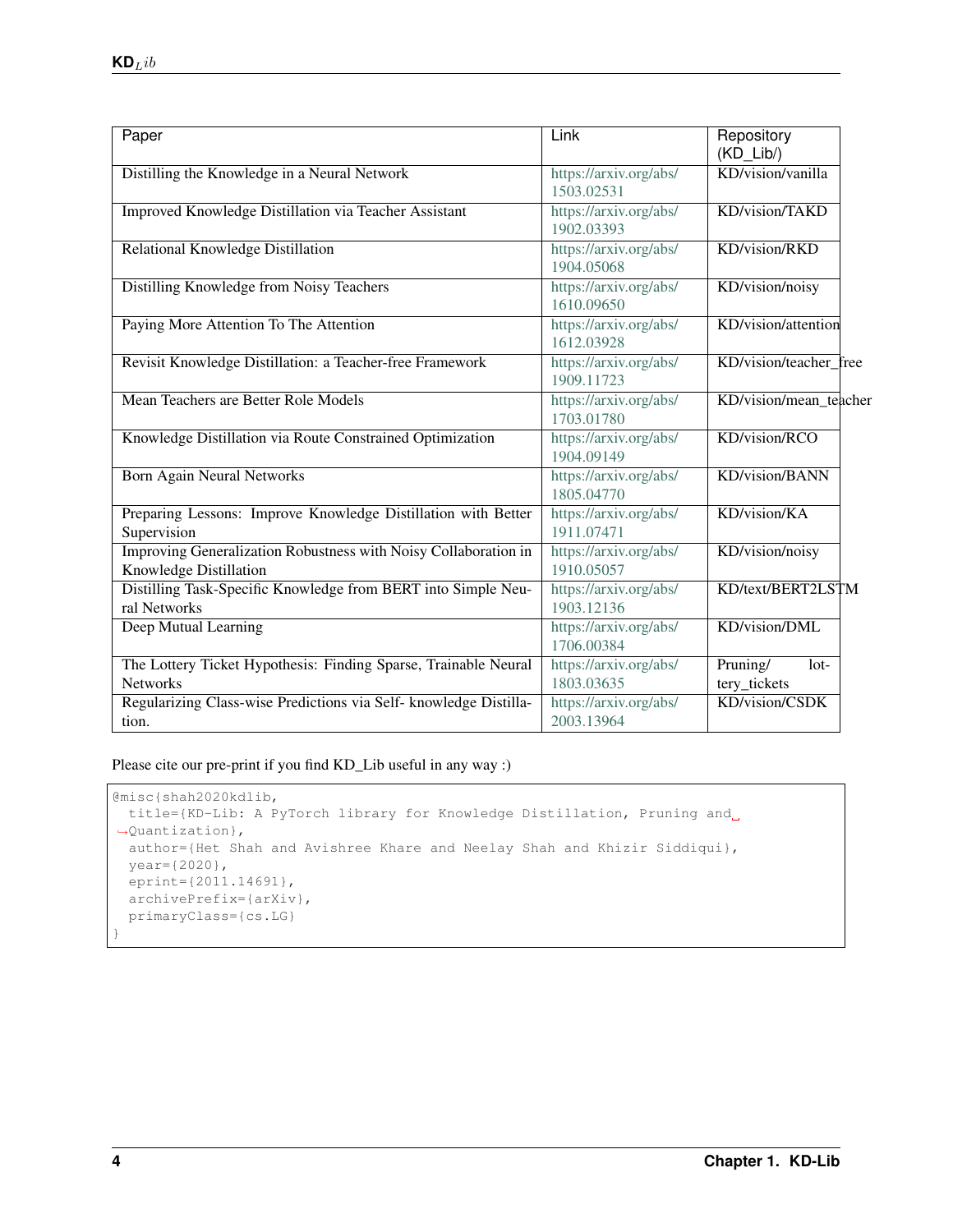# Installation

# <span id="page-8-1"></span><span id="page-8-0"></span>**2.1 From source (recommended)**

If you intend to install the latest unreleased version of the library (i.e from source), you can simply do:

```
$ git clone https://github.com/SforAiDl/KD_Lib.git
$ cd KD_lib
$ python setup.py install
```
# <span id="page-8-2"></span>**2.2 Stable release**

KD\_Lib is compatible with Python 3.6 or later and also depends on PyTorch. KD-Lib can be installed from PyPI via pip,

**\$** pip install KD-Lib

Note that KD\_Lib is an active project and routinely publishes new releases. In order to upgrade KD\_Lib to the latest version, use pip as follows.

```
$ pip install -U KD-Lib
```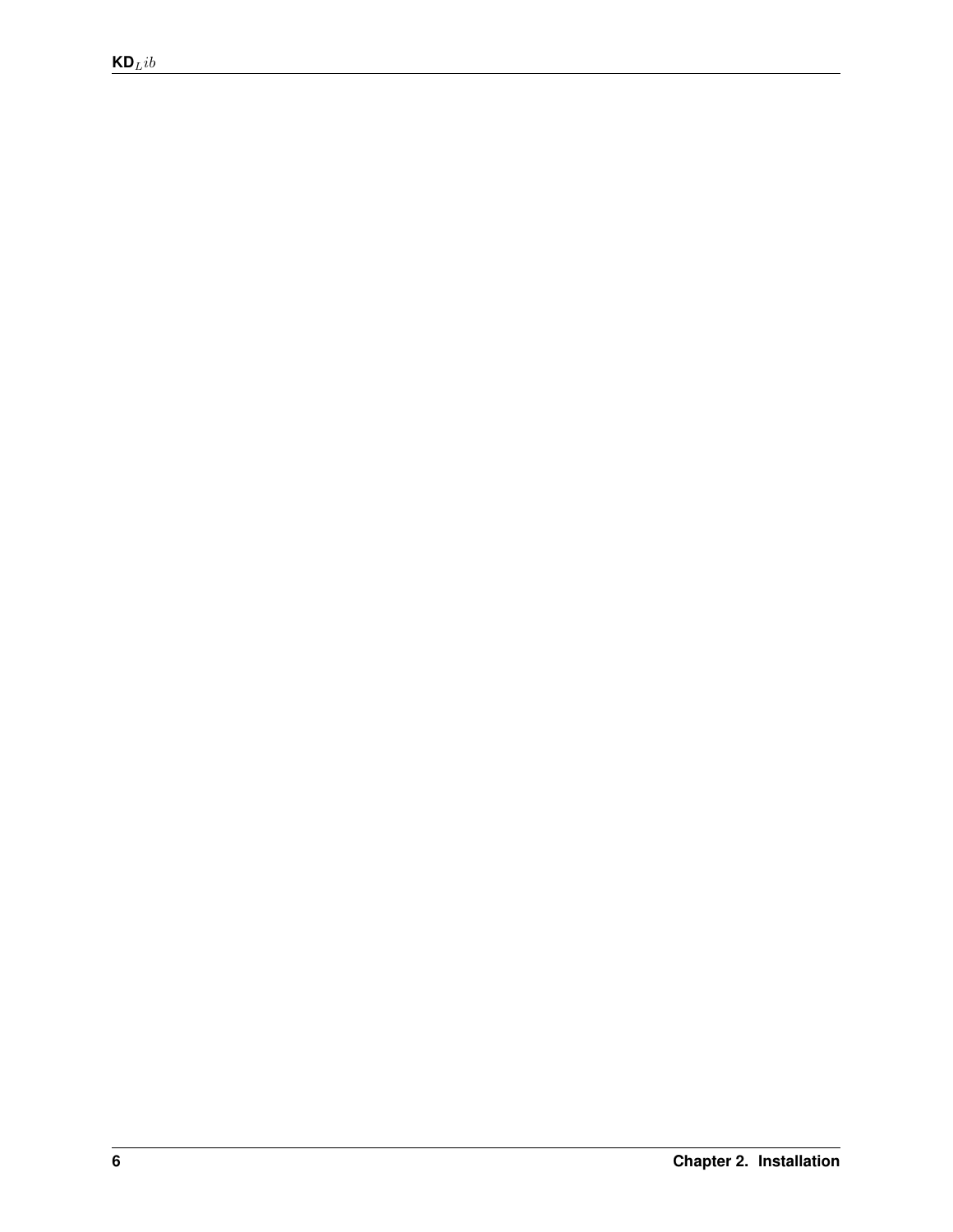# **Tutorials**

# <span id="page-10-1"></span><span id="page-10-0"></span>**3.1 VanillaKD using KD\_Lib**

To implement the most basic version of knowledge distillation from [Distilling the Knowledge in a Neural Network](https://arxiv.org/abs/1503.02531) and plot losses

```
import torch
import torch.optim as optim
from torchvision import datasets, transforms
from KD_Lib.KD import VanillaKD
# Define datasets, dataloaders, models and optimizers
train_loader = torch.utils.data.DataLoader(
    datasets.MNIST(
        "mnist_data",
        train=True,
        download=True,
        transform=transforms.Compose(
            [transforms.Tofensor(), transforms.Normalize((0.1307), (0.3081))]
        ),
    ),
    batch_size=32,
    shuffle=True,
)
test_loader = torch.utils.data.DataLoader(
    datasets.MNIST(
        "mnist_data",
        train=False,
        transform=transforms.Compose(
            [transforms.ToTensor(), transforms.Normalize((0.1307,), (0.3081,))]
        ),
    ),
```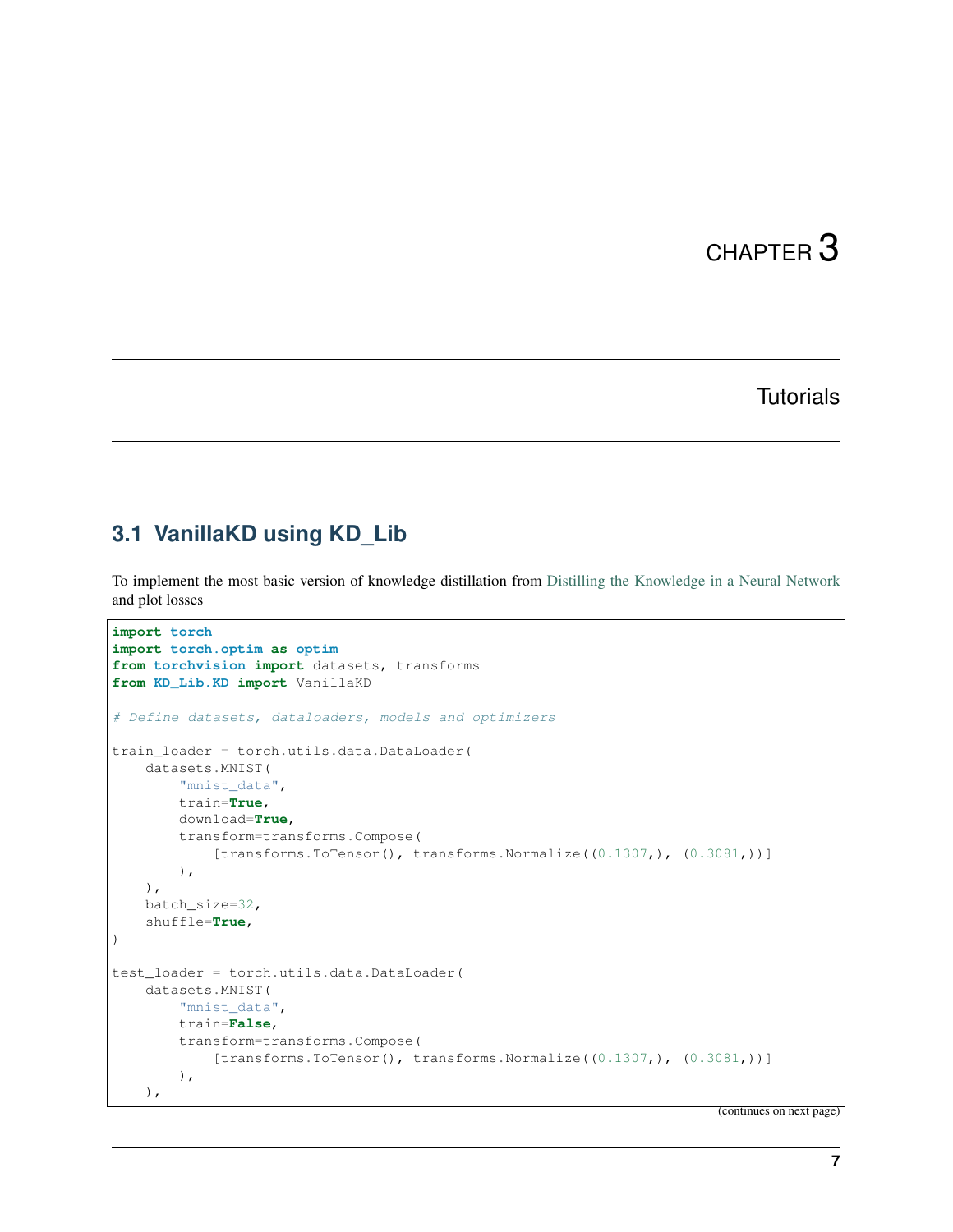(continued from previous page)

```
batch_size=32,
   shuffle=True,
)
teacher_model = <your model>
student_model = <your model>
teacher_optimizer = optim.SGD(teacher_model.parameters(), 0.01)
student_optimizer = optim.SGD(student_model.parameters(), 0.01)
# Now, this is where KD_Lib comes into the picture
distiller = VanillaKD(teacher_model, student_model, train_loader, test_loader,
                   teacher_optimizer, student_optimizer)
distiller.train_teacher(epochs=5, plot_losses=True, save_model=True) # Train the
˓→teacher network
distiller.train_student(epochs=5, plot_losses=True, save_model=True) # Train the
˓→student network
distiller.evaluate(teacher=False) # Evaluate
˓→the student network
distiller.get_parameters() # A utility˓→function to get the number of parameters in the teacher and the student network
```
# <span id="page-11-0"></span>**3.2 Deep Mutual Learning using KD\_Lib**

[Paper](https://arxiv.org/abs/1706.00384)

- Deep Mutual Learning is an *online* algortihm wherein an ensemble of students learn collaboratively and teach each other throughout the training process.
- Rather performing a one way transfer from a powerful and large and pre-trained teacher network, DML uses a pool of untrained students who learn simultaneously to solve the task together.
- Each student is trained with two losses: a conventional supervised learning loss, and a mimicry loss that aligns each student's class posterior with the class probabilities of other students.

Snippet from the paper illustrating the DML algorithm -



To use DML with KD\_Lib, create a list of student models (student cohort) to be used for collective training and a list of optmizers for them as well. The student models may have different architectures. Remember to match the order of the students with that of their optimizers in the list.

To use DML with 3 students on MNIST -

```
import torch
import torch.nn as nn
```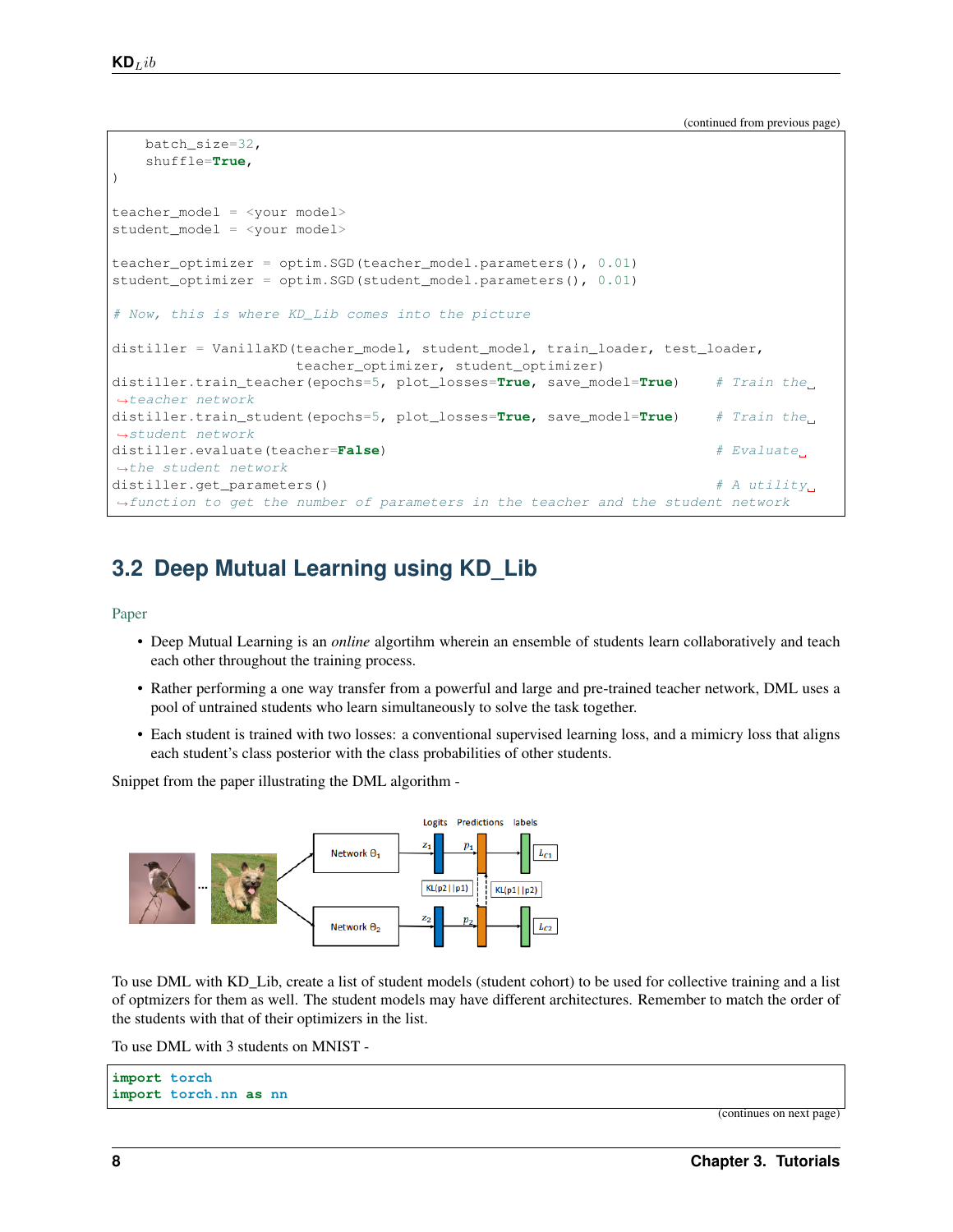(continued from previous page)

```
import torch.optim as optim
from torchvision import datasets, transforms
from KD_Lib.KD import DML
# Define datasets, dataloaders, models and optimizers
train_loader = torch.utils.data.DataLoader(
   datasets.MNIST(
       "mnist_data",
       train=True,
       download=True,
       transform=transforms.Compose(
            [transforms.ToTensor(), transforms.Normalize((0.1307,), (0.3081,))]
       ),
   ),
   batch_size=32,
    shuffle=True,
\lambdatest_loader = torch.utils.data.DataLoader(
   datasets.MNIST(
        "mnist_data",
       train=False,
       transform=transforms.Compose(
            [transforms.ToTensor(), transforms.Normalize((0.1307,), (0.3081,))]
       ),
   ),
   batch_size=32,
   shuffle=True,
)
# Set device to be trained on
device = torch.device("cuda:0" if torch.cuda.is_available() else "cpu")
# Define a cohort of student models
student_model_1 = <your model>
student_model_2 = <your model>
student_model_3 = <your model>
student_cohort = (student_model_1, student_model_2, student_model_3)
# Make a list of optimizers for the models keeping in mind the order
student_optimizer_1 = optim.SGD(student_model_1.parameters(), 0.01)
student_optimizer_2 = optim.SGD(student_model_2.parameters(), 0.01)
student_optimizer_3 = optim.SGD(student_model_3.parameters(), 0.01)
optimizers = [student_optimizer_1, student_optimizer_2, student_optimizer_3]
# Train using KD_Lib
distiller = DML(student cohort, train loader, test loader, optimizers,
                device=device)
distiller.train_students(epochs=5, plot_losses=True, save_model=True) # Train the
˓→student cohort
```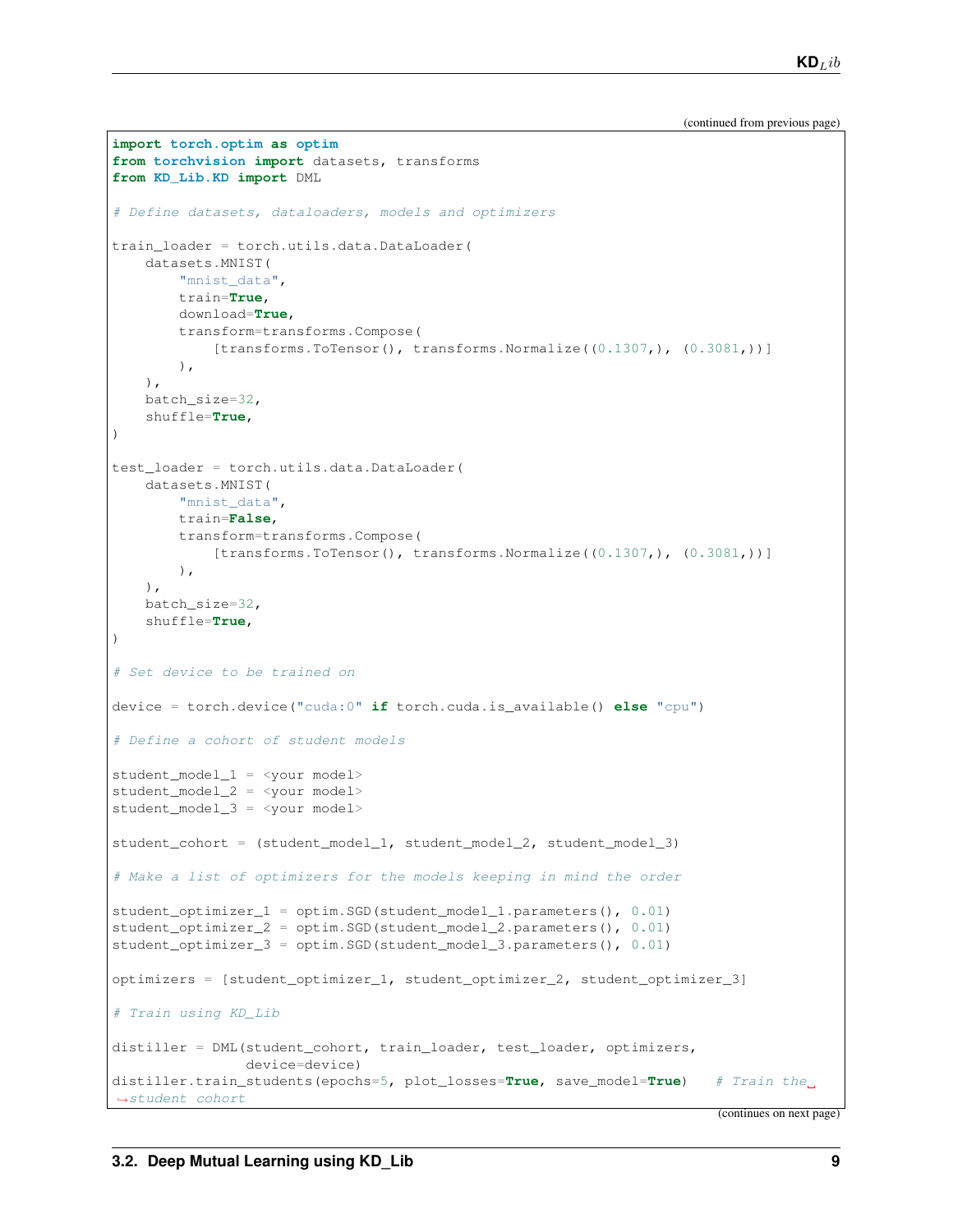```
distiller.evaluate() \qquad \qquad \qquad Evaluate.
˓→the student models
```
# <span id="page-13-0"></span>**3.3 Label Smooth Regularization using KD\_Lib**

[Paper](https://arxiv.org/abs/1911.07471)

• Considering a sample x of class k with ground truth label distribution  $l = \delta(k)$ , where  $\delta(\cdot)$  is impulse signal, the LSR label is given as -

$$
l' = (1 - \epsilon)\delta(k) + \epsilon/K,
$$

where K is the number of classes

To use the label smooth regularization with incorrect teacher predictions replaced with labels where the correct classes have a probability of 0.9 -

```
import torch
import torch.nn as nn
import torch.optim as optim
from torchvision import datasets, transforms
from KD_Lib.KD import LabelSmoothReg
# Define datasets, dataloaders, models and optimizers
train_loader = torch.utils.data.DataLoader(
   datasets.MNIST(
        "mnist_data",
        train=True,
        download=True,
        transform=transforms.Compose(
            [transforms.ToTensor(), transforms.Normalize((0.1307,), (0.3081,))]
        ),
    ),
   batch_size=32,
    shuffle=True,
)
test_loader = torch.utils.data.DataLoader(
    datasets.MNIST(
        "mnist_data",
        train=False,
        transform=transforms.Compose(
            [transforms.Tofensor(), transforms.Normalize((0.1307), (0.3081))]
        ),
    ),
   batch_size=32,
    shuffle=True,
)
```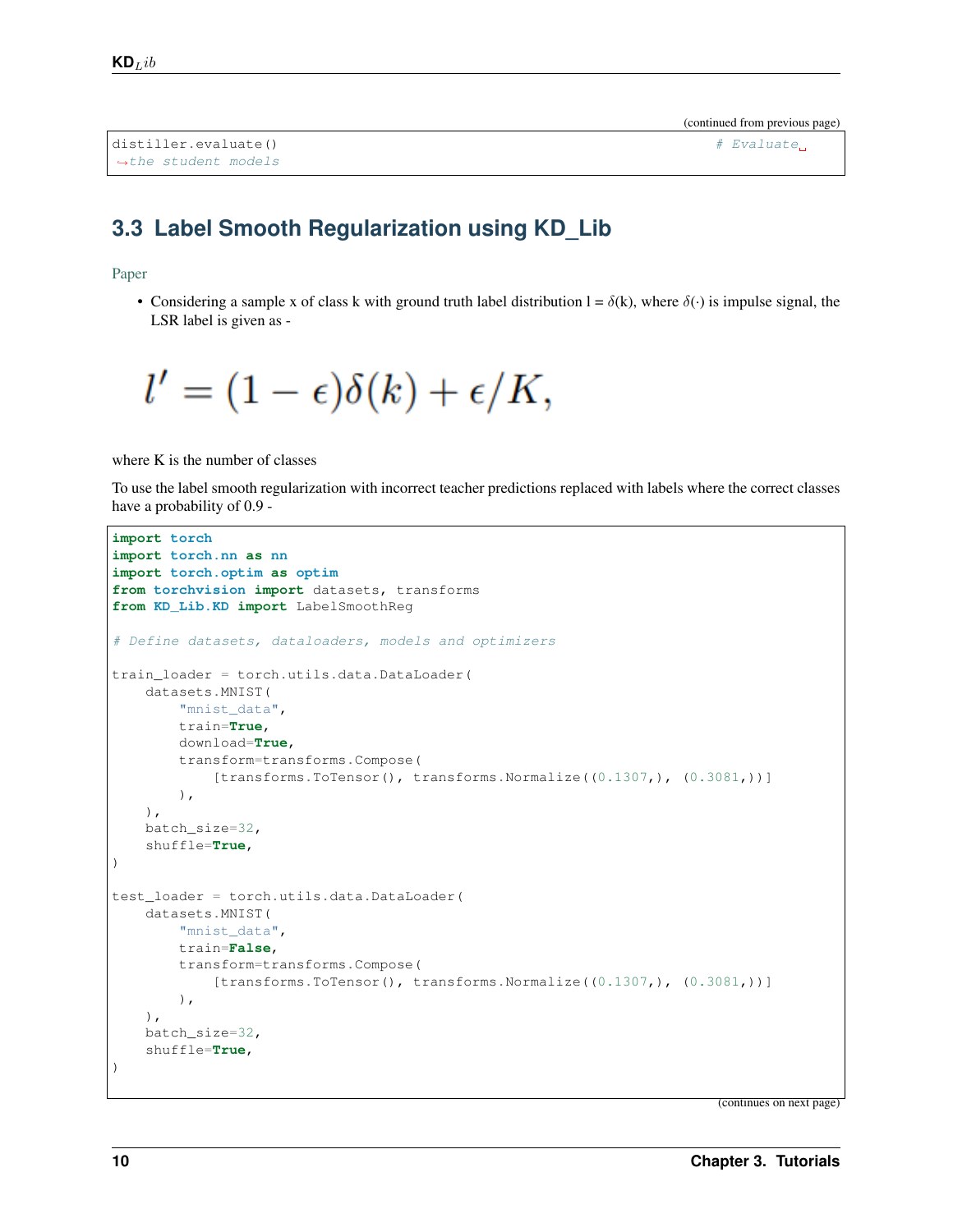(continued from previous page)

```
# Set device to be trained on
device = torch.device("cuda:0" if torch.cuda.is_available() else "cpu")
# Define student and teacher models
teacher_model = <your model>
student_model = <your model>
# Define optimizers
teacher_optimizer = optim.SGD(teacher_model.parameters(), lr=0.01)
student_optimizer = optim.SGD(student_model.parameters(), lr=0.01)
# Train using KD_Lib
distiller = LabelSmoothReg(teacher_model, student_model, train_loader, test_loader, u
˓→teacher_optimizer,
                      student_optimizer, correct_prob=0.9, device=device)
distiller.train_teacher(epochs=5) # Train the
˓→teacher model
distiller.train_students(epochs=5) # Train the
˓→student model
distiller.evaluate(teacher=True) # Evaluate
˓→the teacher model
distiller.evaluate() \# Evaluate()
˓→the student model
```
# <span id="page-14-0"></span>**3.4 Probability Shift using KD\_Lib**

## [Paper](https://arxiv.org/abs/1911.07471)

• Given an incorrect soft target, the probability shift algorithm simply swaps the value of ground truth (the theoretical maximum) and the value of predicted class (the predicted maximum), to assure the maximum confidence is reached at ground truth label



To use the probability shift algorithm to train a student on MNIST for 5 epcohs -

```
import torch
import torch.nn as nn
import torch.optim as optim
from torchvision import datasets, transforms
from KD_Lib.KD import ProbShift
```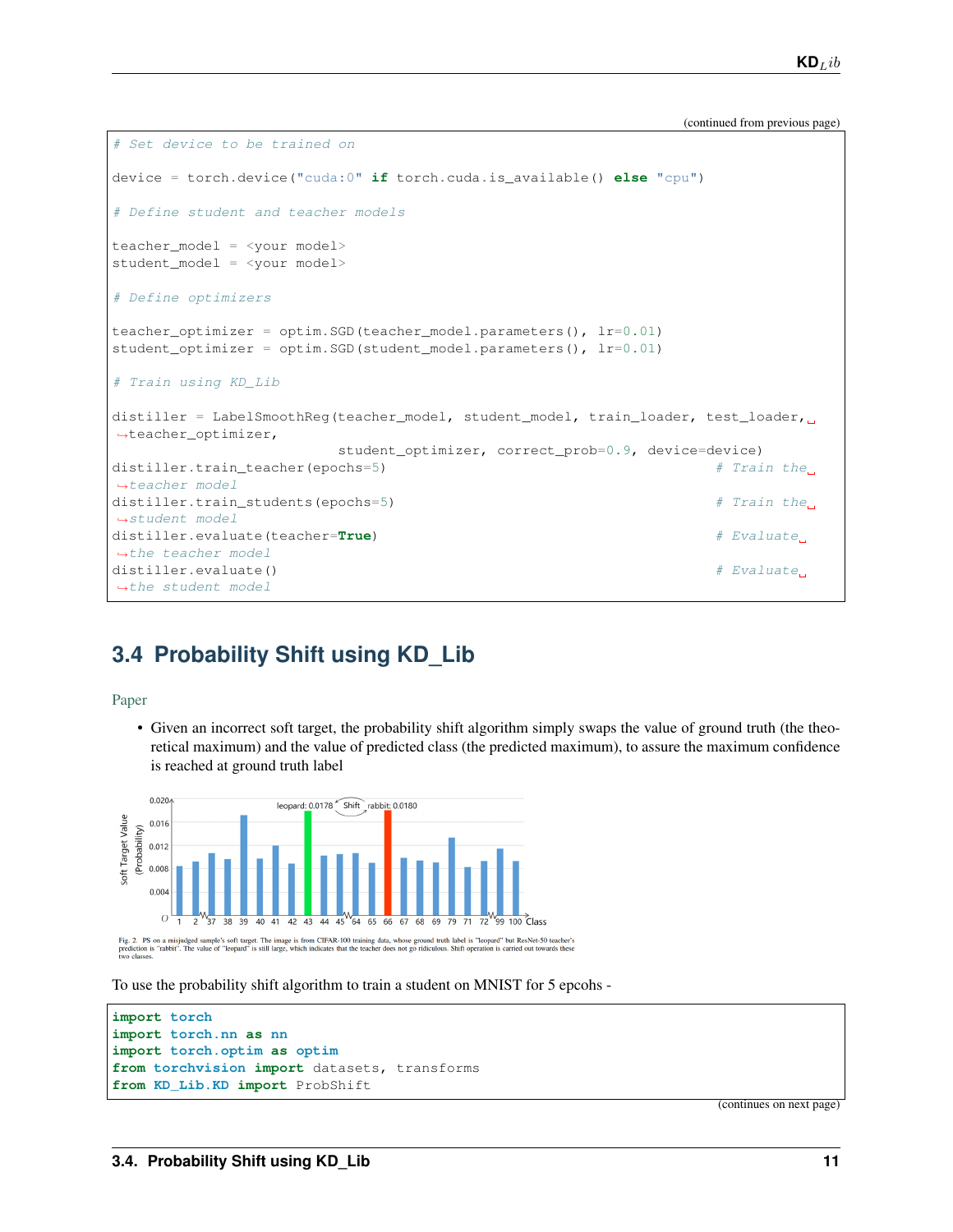```
# Define datasets, dataloaders, models and optimizers
train_loader = torch.utils.data.DataLoader(
   datasets.MNIST(
       "mnist_data",
       train=True,
       download=True,
       transform=transforms.Compose(
          [transforms.Tofensor(), transforms.Normalize((0.1307), (0.3081))]
       ),
   ),
   batch_size=32,
   shuffle=True,
\lambdatest_loader = torch.utils.data.DataLoader(
   datasets.MNIST(
       "mnist_data",
       train=False,
       transform=transforms.Compose(
           [transforms.ToTensor(), transforms.Normalize((0.1307,), (0.3081,))]
       ),
   ),
   batch_size=32,
   shuffle=True,
)
# Set device to be trained on
device = torch.device("cuda:0" if torch.cuda.is_available() else "cpu")
# Define student and teacher models
teacher_model = <your model>
student_model = <your model>
# Define optimizers
teacher_optimizer = optim.SGD(teacher_model.parameters(), lr=0.01)student optimizer = optim.SGD(student model.parameters(), lr=0.01)# Train using KD_Lib
distiller = ProbShift(teacher_model, student_model, train_loader, test_loader, u
˓→teacher_optimizer,
                    student_optimizer, device=device)
distiller.train_teacher(epochs=5) # Train the
˓→teacher model
distiller.train_students(epochs=5) # Train the
˓→student model
distiller.evaluate(teacher=True) # Evaluate
˓→the teacher model
distiller.evaluate() \# Evaluate.
˓→the student model
```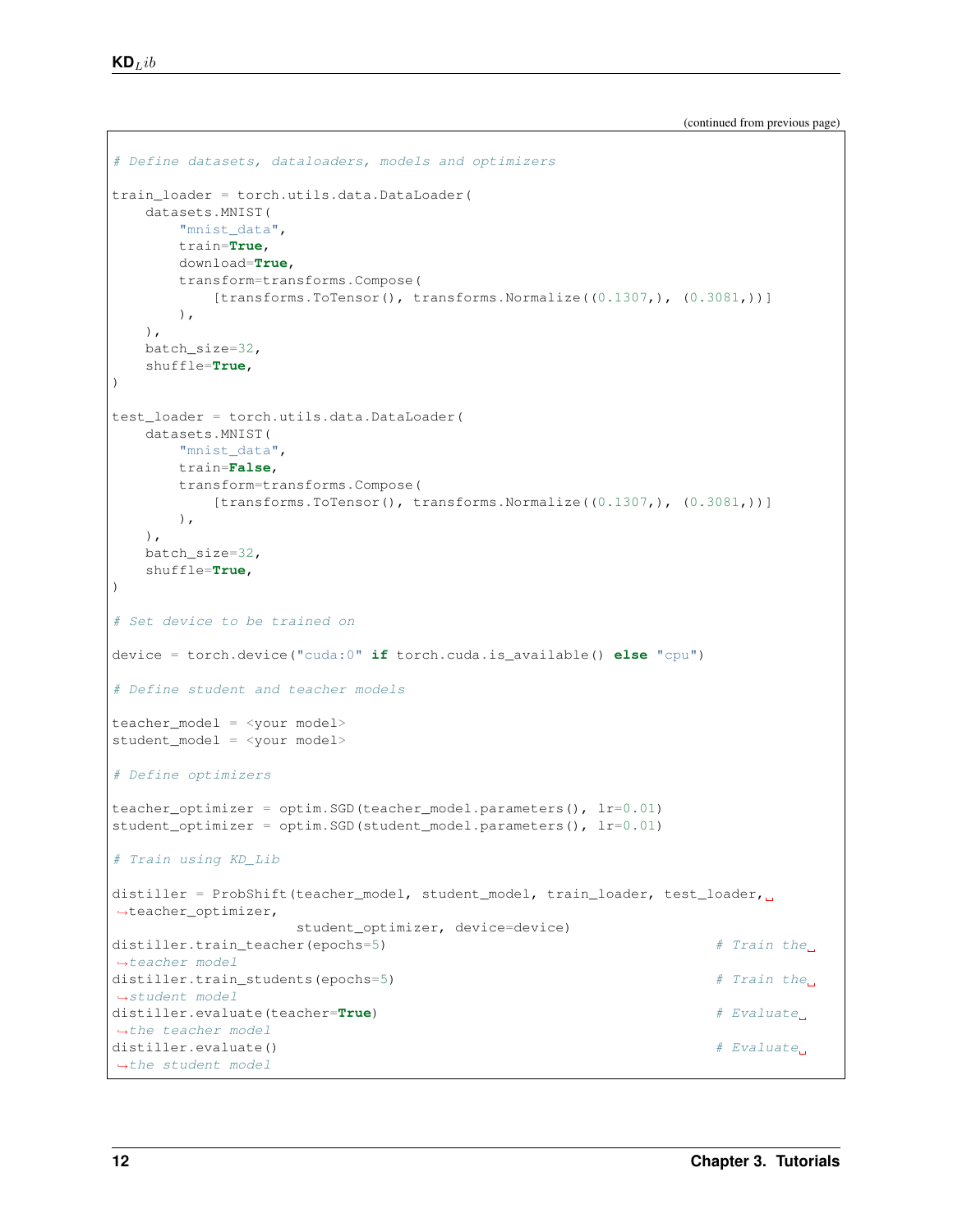# <span id="page-16-0"></span>**3.5 Route Constrained Optimization using KD\_Lib**

## [Paper](https://arxiv.org/abs/1904.09149)

- The route constrained optimization algorithm considers knowledge distillation from the perspective of curriculum learning by routing
- Instead of supervising the student model with a converged teacher model, it is supervised with some anchor points selected from the route in parameter space that the teacher model passed by
- This has been demonstrated to greatly reduce the lower bound of congruence loss for knowledge distillation, hint and mimicking learning

## **Algorithm 1 Route Constrained Optimization**

**Require:** anchor points set from pre-trained teacher network:  $C_1, C_2, ..., C_n$ , student network with parameter  $W_i$  $i=1$ Randomly initialize  $W_i$ while  $i \leq n$  do Initialize teacher network with  $C_i$  anchor, get  $W_{C_i}$ if  $i > 1$  then Initialize  $W_i$  with  $W_{i-1}$ end if update the  $W_i$  by optimizing  $L_{KD}(W_i, W_{C_i})$  $i=i+1$ end while get  $W_n$  as the final weights of student.

To use RCO with the the student mimicking the teacher's trajectory at an interval of 5 epochs -

```
import torch
import torch.nn as nn
import torch.optim as optim
from torchvision import datasets, transforms
from KD_Lib.KD import RCO
# Define datasets, dataloaders, models and optimizers
train_loader = torch.utils.data.DataLoader(
   datasets.MNIST(
        "mnist_data",
        train=True,
        download=True,
        transform=transforms.Compose(
            [transforms.ToTensor(), transforms.Normalize((0.1307,), (0.3081,))]
        ),
    ),
   batch_size=32,
    shuffle=True,
)
```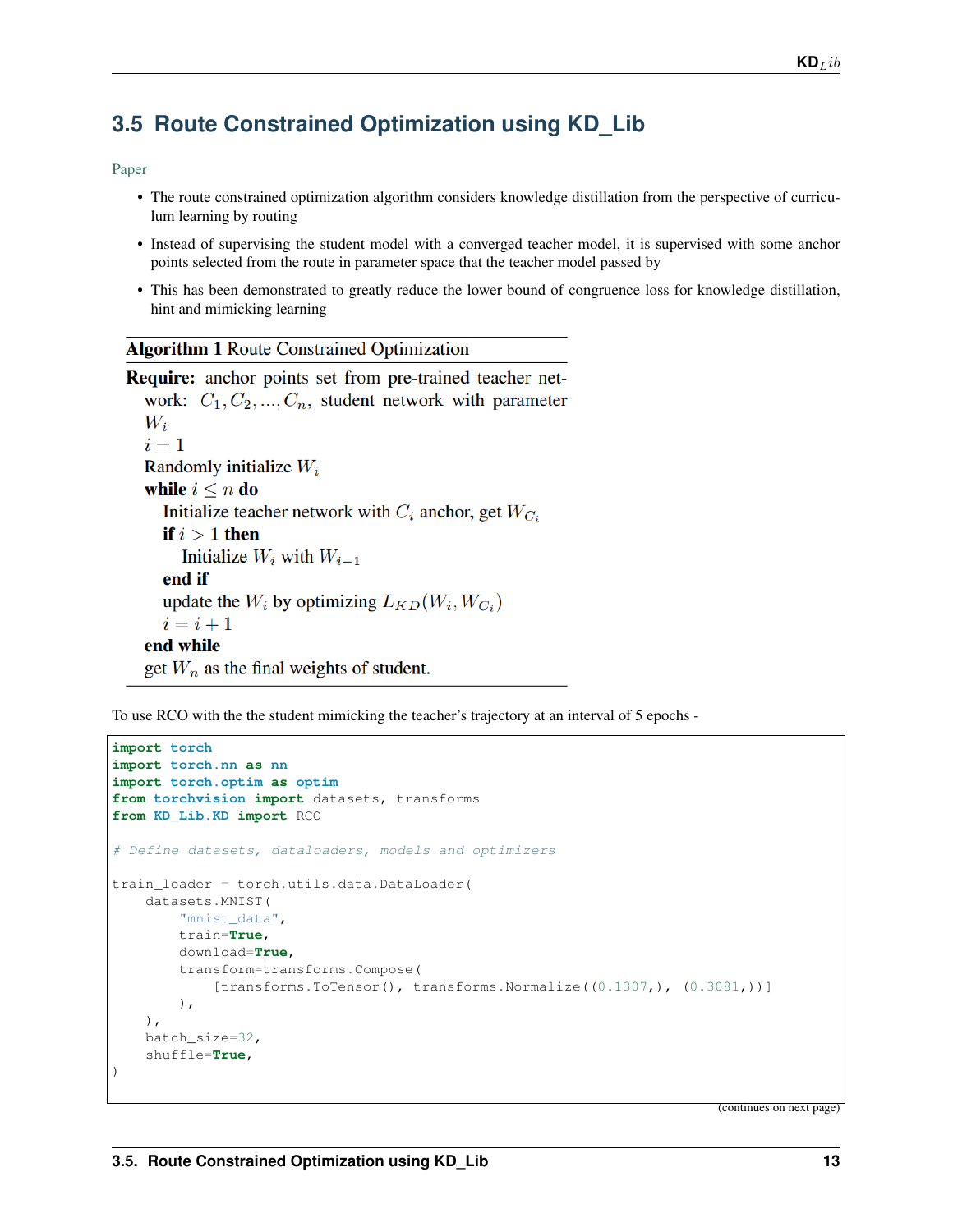(continues on next page)

 $\mathbf{KD}_Lib$ 

```
test_loader = torch.utils.data.DataLoader(
   datasets.MNIST(
      "mnist_data",
      train=False,
      transform=transforms.Compose(
          [transforms.Tofensor(), transforms.Normalize((0.1307), (0.3081))]
      ),
   ),
   batch_size=32,
   shuffle=True,
)
# Set device to be trained on
device = torch.device("cuda:0" if torch.cuda.is_available() else "cpu")
# Define student and teacher models
teacher_model = <your model>
student_model = <your model>
# Define optimizers
teacher_optimizer = optim.SGD(teacher_model.parameters(), lr=0.01)
student_optimizer = optim.SGD(student_model.parameters(), lr=0.01)
# Train using KD_Lib
distiller = RCO(teacher_model, student_model, train_loader, test_loader, teacher_
˓→optimizer,
             student_optimizer, epoch_interval=5, device=device)
distiller.train_teacher(epochs=20) # Train the
˓→teacher model
distiller.train_students(epochs=20) # Train the
˓→student model
distiller.evaluate(teacher=True) # Evaluate,˓→the teacher model
distiller.evaluate() \# Evaluate.
˓→the student model
```
# <span id="page-17-0"></span>**3.6 Self Training using KD\_Lib**

## [Paper](https://arxiv.org/abs/1909.11723)

• The student model is first trained in the normal way to obtain a pre-trained model, which is then used as the teacher to train itself by transferring soft targets

To use the self training algorithm to train a student on MNIST for 5 epcohs -

```
import torch
import torch.nn as nn
import torch.optim as optim
from torchvision import datasets, transforms
from KD_Lib.KD import SelfTraining
```
(continued from previous page)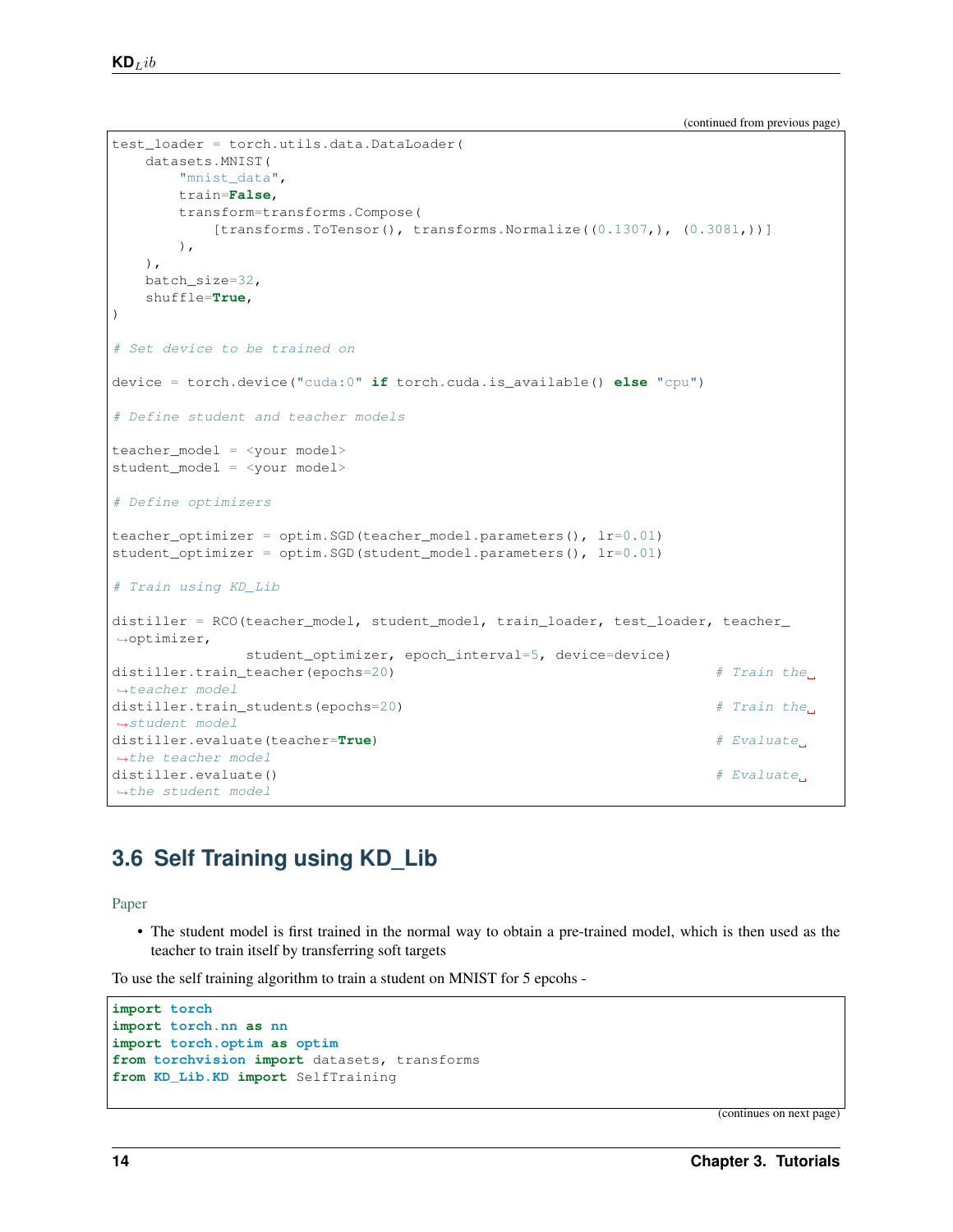(continued from previous page)

```
# Define datasets, dataloaders, models and optimizers
train_loader = torch.utils.data.DataLoader(
   datasets.MNIST(
       "mnist_data",
       train=True,
       download=True,
       transform=transforms.Compose(
           [transforms.ToTensor(), transforms.Normalize((0.1307,), (0.3081,))]
       ),
   ),
   batch_size=32,
   shuffle=True,
)
test_loader = torch.utils.data.DataLoader(
   datasets.MNIST(
       "mnist_data",
       train=False,
       transform=transforms.Compose(
           [transforms.ToTensor(), transforms.Normalize((0.1307,), (0.3081,))]
       ),
   ),
   batch_size=32,
   shuffle=True,
)
# Set device to be trained on
device = torch.device("cuda:0" if torch.cuda.is_available() else "cpu")
# Define student model
student_model = <your model>
# Define optimizer
student_optimizer = optim. SGD (student_model.parameters(), 1r=0.01)
# Train using KD_Lib
distiller = SelfTraining(student_model, train_loader, test_loader, student_optimizer,
                       device=device)
distiller.train_student(epochs=5) # Train the
˓→student model
distiller.evaluate() \# Evaluate()
˓→the student model
```
# <span id="page-18-0"></span>**3.7 Hyperparameter Tuning using Optuna**

Hyperparameter optimization is one of the crucial steps in training machine learning models. It is often quite a tedious process with many parameters to optimize and long training times for models. Optuna is an automatic hyperparameter optimization software framework, particularly designed for machine learning You can find more about Optuna [here.](https://github.com/optuna/optuna)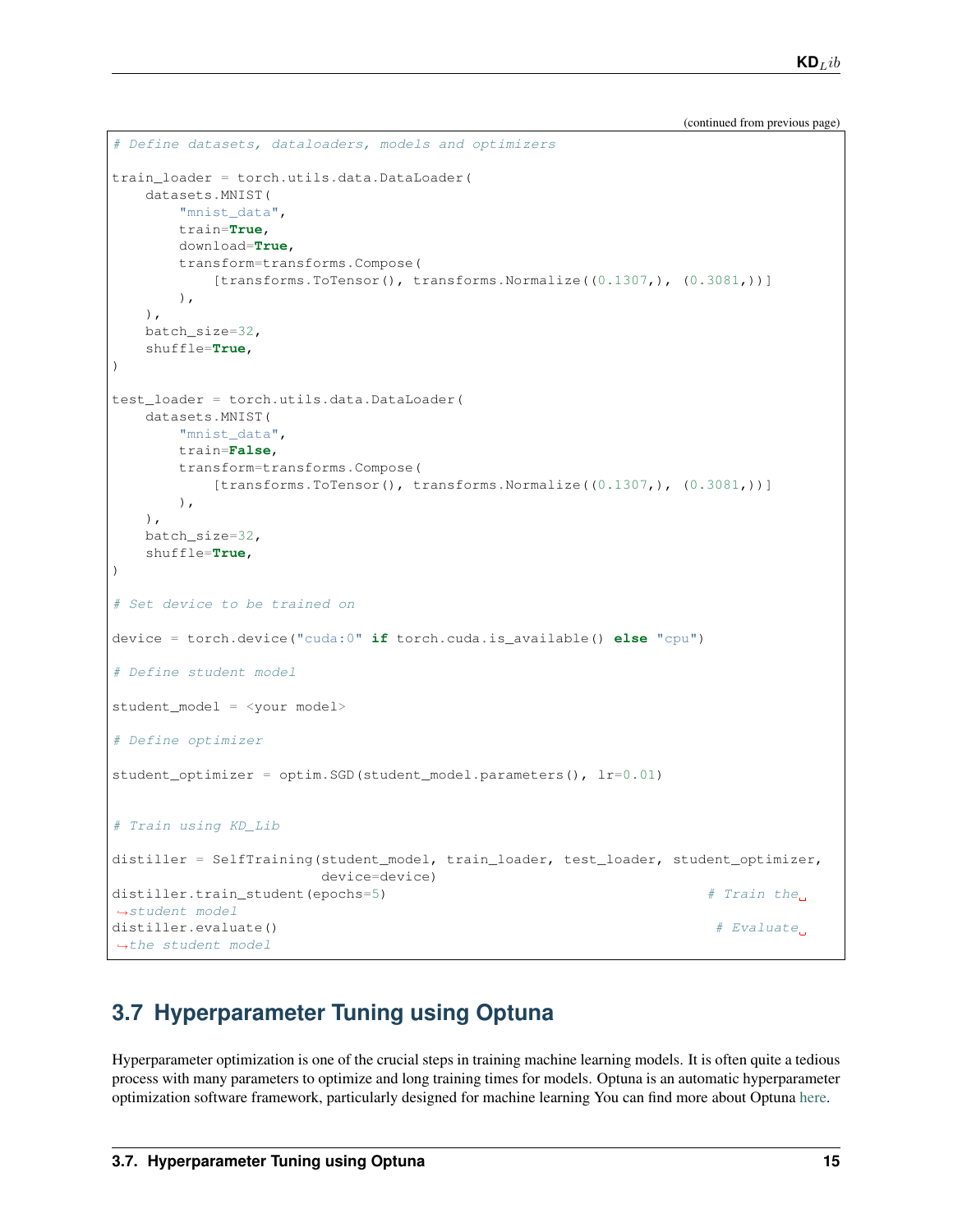Optuna an be installed using *pip* -

**\$** pip install optuna

or using *conda* -

```
$ conda install -c conda-forge optuna
```
To search for the best hyperparameters for the VanillaKD algorithm -

```
import torch
import torch.optim as optim
from torchvision import datasets, transforms
from KD_Lib.KD import VanillaKD
import optuna
from sklearn.externals import joblib
# Define datasets, dataloaders, models and optimizers
train_loader = torch.utils.data.DataLoader(
   datasets.MNIST(
        "mnist_data",
        train=True,
        download=True,
        transform=transforms.Compose(
            [transforms. ToTensor(), transforms.Normalize((0.1307), (0.3081))]
        ),
    ),
   batch_size=32,
    shuffle=True,
)
test_loader = torch.utils.data.DataLoader(
   datasets.MNIST(
        "mnist_data",
        train=False,
        transform=transforms.Compose(
            [transforms.ToTensor(), transforms.Normalize((0.1307,), (0.3081,))]
        ),
   ),
   batch_size=32,
    shuffle=True,
)
# Set device to be trained on
device = torch.device("cuda:0" if torch.cuda.is_available() else "cpu")
# Optuna requires defining an objective function
# The hyperparameters are then optimized for maximizing/minimizing this objective
ightharpoonup functiondef tune_VanillaKD(trial):
    teacher_model = <your model>
    student_model = <your model>
```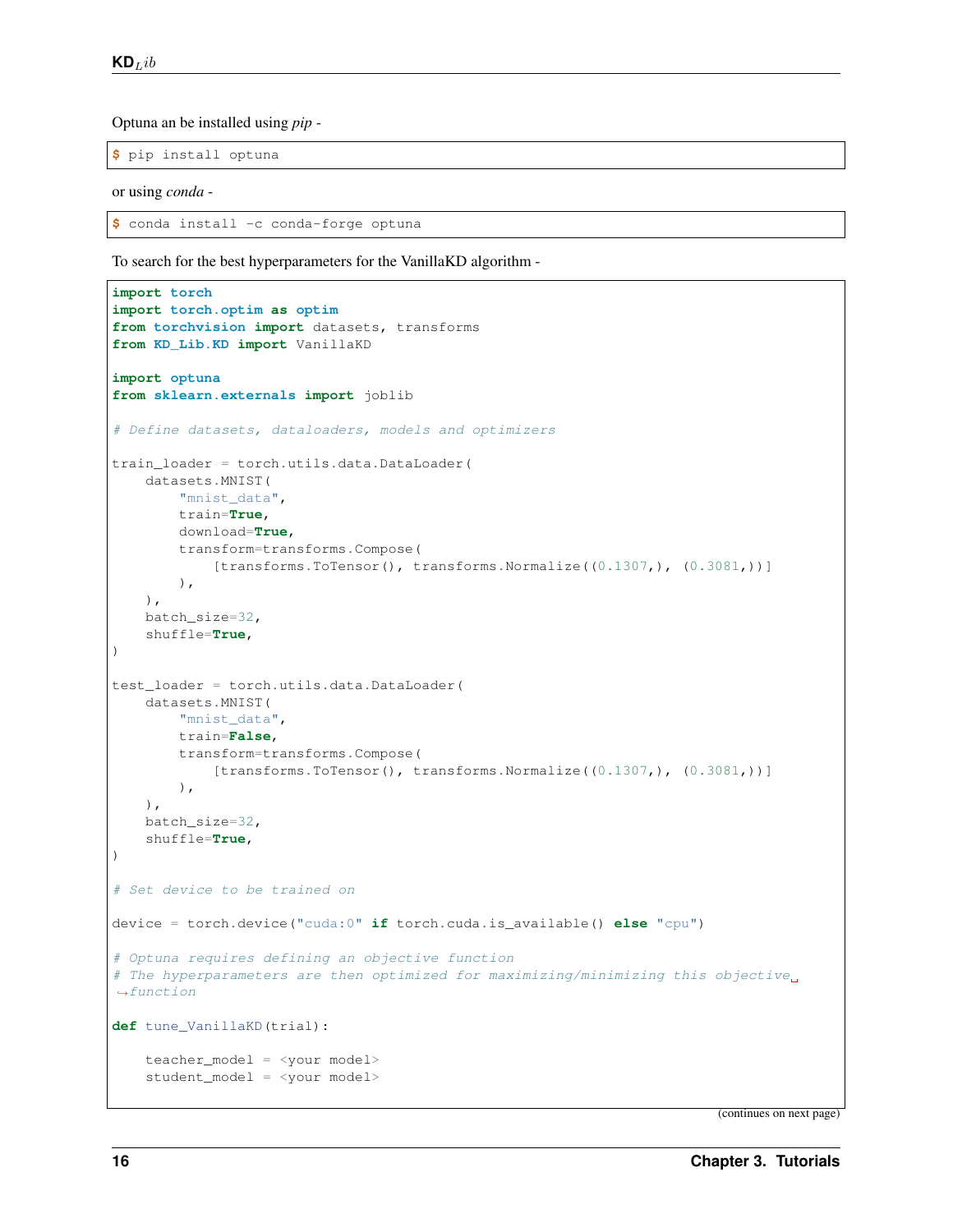(continued from previous page)

```
# Define hyperparams and choose what ranges they should be trialled for
   lr = trial.suggest_float("lr", 1e-4, 1e-1)
    momentum = trial.suggest_float("momentum", 0.9, 0.99)
    optimizer = trial.suggest_categorical('optimizer',[optim.SGD, optim.Adam])
    teacher_optimizer = optimizer(teacher_model.parameters(), lr, momentum)
    student_optimizer = optimizer(student_model.parameters(), lr, momentum)
    temperature = trial.suggest_float("temperature", 5.0, 20.0)
   distil_weight = trial.suggest_float("distil_weight", 0.0, 1.0)
    loss_fn = trial.suggest_categorical("loss_fn",[nn.KLDivLoss(), nn.MSELoss()])
    # Instiate disitller object using KD_Lib and train
    distiller = VanillaKD(teacher_model, student_model, train_loader, test_loader,
                          teacher_optimizer, student_optimizer, loss_fn,
                          temperature, distil_weight, device)
   distiller.train_teacher(epochs=10)
   distiller.train_student(epochs=10)
   test_accuracy = disitller.evaluate()
    # The objective function must return the quantity we're trying to maximize/
˓→minimize
    return test_accuracy
# Create a study
study = optuna.create_study(study_name="Hyperparameter Optimization",
                            direction="maximize")
study.optimize(tune_VanillaKD, n_trials=10)
# Access results
results = study.trials_dataframe()
results.head()
# Get best values of hyperparameter
for key, value in study.best_trial.__dict__.items():
print("\{} : \{}".format(key, value))
# Write results of the study
joblib.dump(study, <your path>)
# Access results at a later time
study = joblib.load(<your path>)
results = study.trials_dataframe()
results.head()
```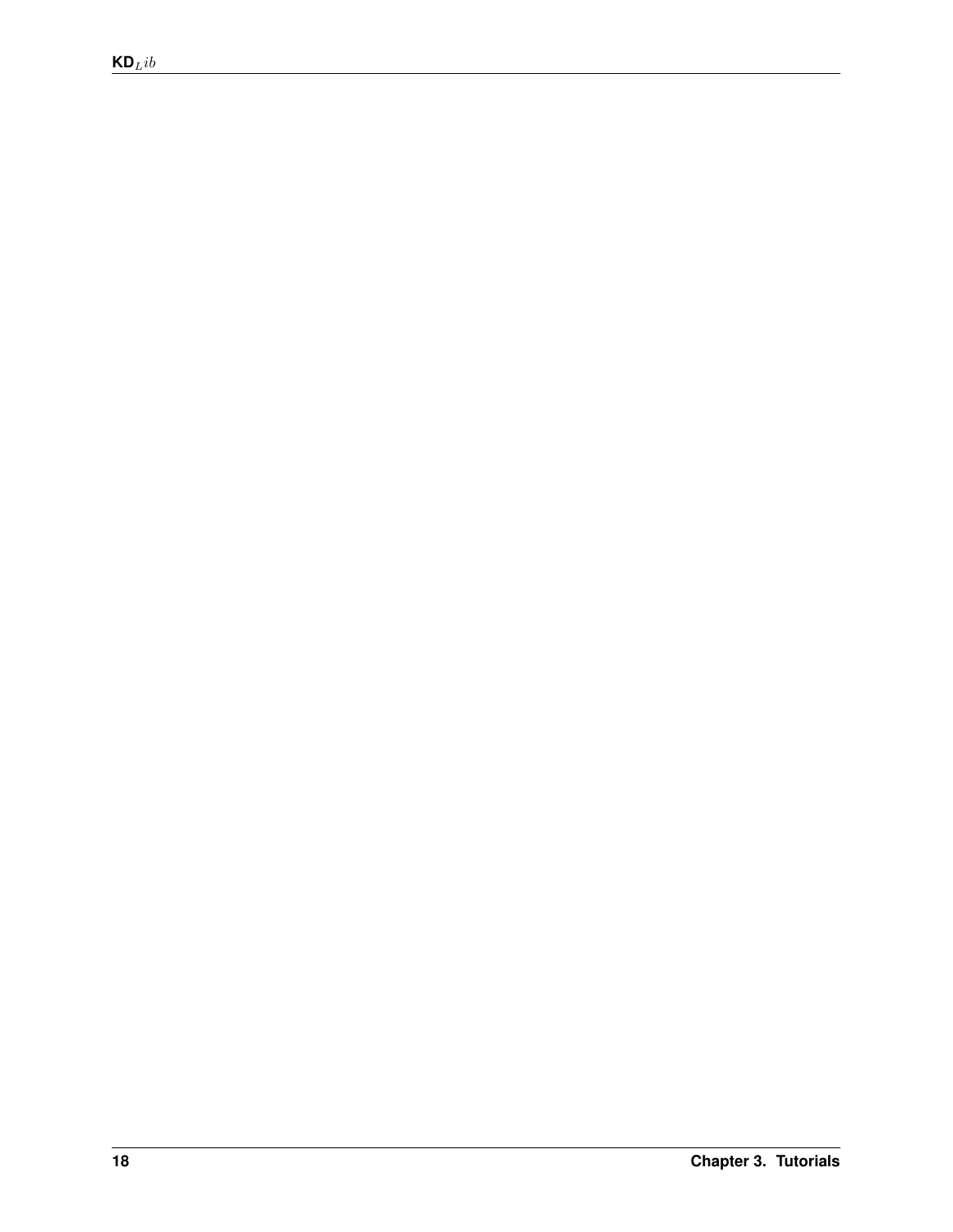# Knowledge Distillation

## <span id="page-22-1"></span><span id="page-22-0"></span>**4.1 Vision**

- **4.1.1 KD\_Lib.KD.vision.BANN**
- **KD\_Lib.KD.vision.BANN.BANN module**
- **4.1.2 KD\_Lib.KD.vision.DML**
- **KD\_Lib.KD.vision.DML.dml module**
- **4.1.3 KD\_Lib.KD.vision.KA**
- **KD\_Lib.KD.vision.KA.LSR module**
- **KD\_Lib.KD.vision.KA.PS module**
- **4.1.4 KD\_Lib.KD.vision.RCO**
- **KD\_Lib.KD.vision.RCO.rco module**
- **4.1.5 KD\_Lib.KD.vision.RKD**
- **KD\_Lib.KD.vision.RKD.loss\_metric module**
- **4.1.6 KD\_Lib.KD.vision.TAKD**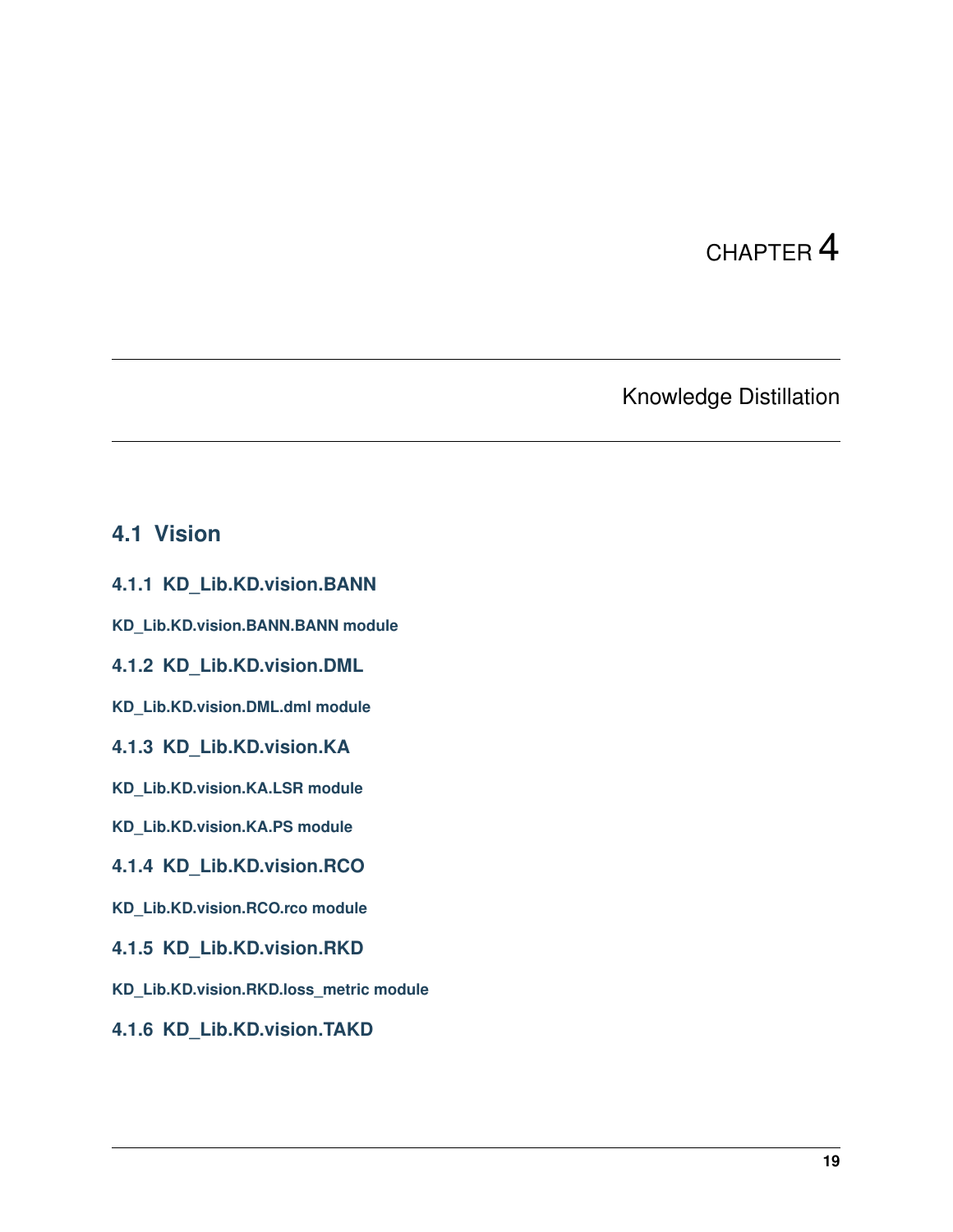- **KD\_Lib.KD.vision.TAKD.takd module**
- **4.1.7 KD\_Lib.KD.vision.CSKD**
- **KD\_Lib.KD.vision.CSKD.cdkd module**
- **4.1.8 KD\_Lib.KD.vision.attention**
- **KD\_Lib.KD.vision.attention.attention module**
- **KD\_Lib.KD.vision.attention.loss\_metric module**
- **4.1.9 KD\_Lib.KD.vision.mean\_teacher**
- **KD\_Lib.KD.vision.mean\_teacher.mean\_teacher module**
- **4.1.10 KD\_Lib.KD.vision.noisy**
- **KD\_Lib.KD.vision.noisy.messy\_collab module**
- **KD\_Lib.KD.vision.noisy.noisy\_teacher module**
- **KD\_Lib.KD.vision.noisy.soft\_random module**
- **KD\_Lib.KD.vision.noisy.utils module**
- **4.1.11 KD\_Lib.KD.vision.teacher\_free**
- **KD\_Lib.KD.vision.teacher\_free.self\_training module**
- **KD\_Lib.KD.vision.teacher\_free.virtual\_teacher module**
- **4.1.12 KD\_Lib.KD.vision.vanilla**
- **KD\_Lib.KD.vision.vanilla.vanilla\_kd module**

# <span id="page-23-0"></span>**4.2 Text**

## **4.2.1 KD\_Lib.KD.text.BERT2LSTM package**

## **Submodules**

- **KD\_Lib.KD.text.BERT2LSTM.bert2lstm module**
- **KD\_Lib.KD.text.BERT2LSTM.utils module**

**Module contents**

## **4.2.2 KD\_Lib.KD.text.utils package**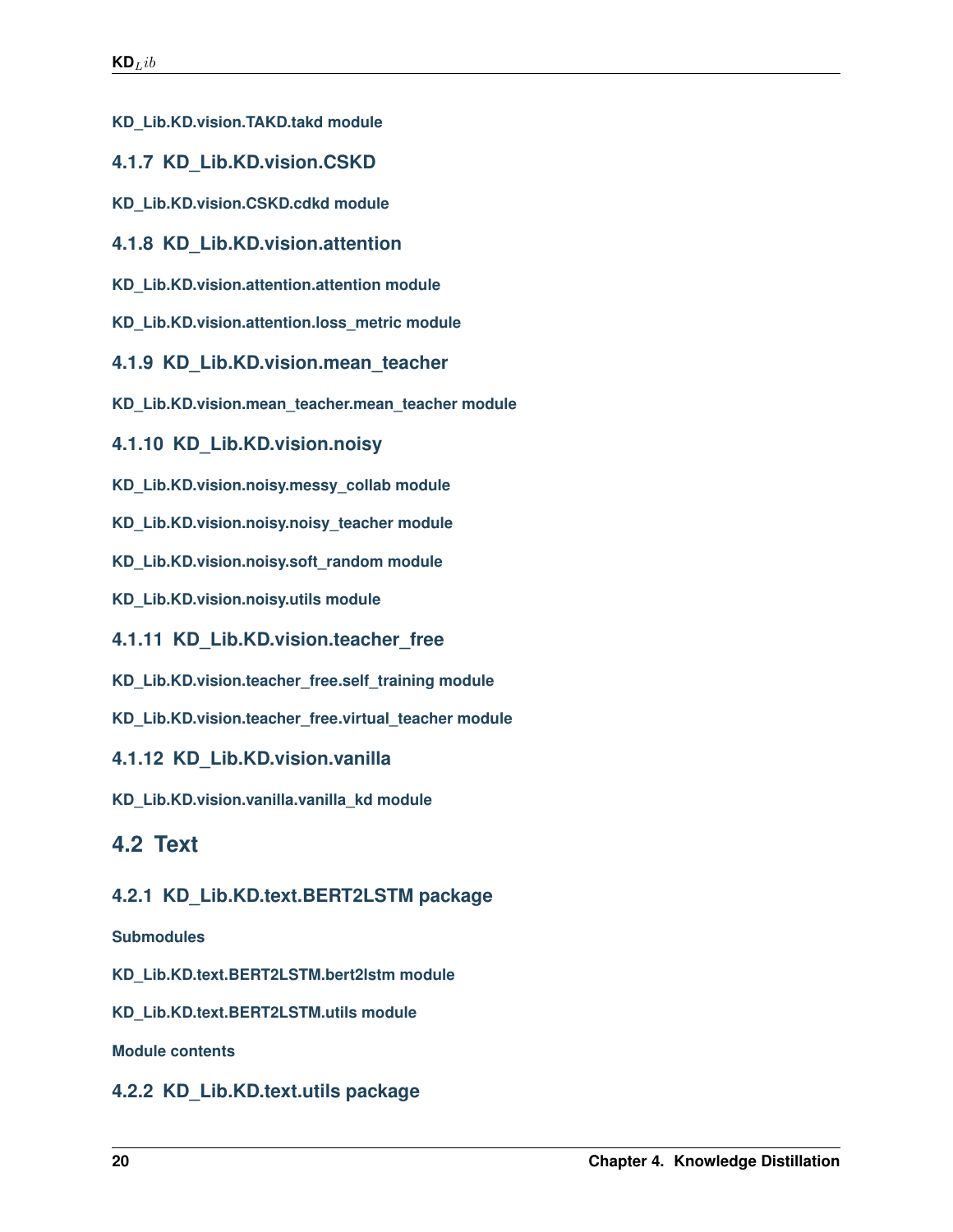## <span id="page-24-4"></span>**Submodules**

## <span id="page-24-3"></span>**KD\_Lib.KD.text.utils.bert module**

KD\_Lib.KD.text.utils.bert.**df\_to\_bert\_dataset**(*df*, *max\_length*, *tokenizer*) KD\_Lib.KD.text.utils.bert.**df\_to\_bert\_format**(*df*, *max\_length*, *tokenizer*) KD\_Lib.KD.text.utils.bert.**get\_bert\_dataloader**(*df*, *tokenizer*, *max\_seq\_length=64*, *batch\_size=16*, *mode='train'*) Helper function for generating dataloaders for BERT

## <span id="page-24-2"></span>**Module contents**

## <span id="page-24-0"></span>**4.3 Common**

## <span id="page-24-1"></span>**4.3.1 KD\_Lib.KD.common.base\_class module**

**class** KD\_Lib.KD.common.base\_class.**BaseClass**(*teacher\_model*, *student\_model*, *train\_loader*, *val\_loader*, *optimizer\_teacher*, *optimizer\_student*, *loss\_fn=KLDivLoss()*, *temp=20.0*, *distil\_weight=0.5*, *device='cpu'*, *log=False*, *logdir='./Experiments'*)

Bases: object

Basic implementation of a general Knowledge Distillation framework

#### Parameters

- **(torch.nn.Module)** (loss\_fn) Teacher model
- **(torch.nn.Module)** Student model
- **(torch.utils.data.DataLoader)** (val\_loader) Dataloader for training
- **(torch.utils.data.DataLoader)** Dataloader for validation/testing
- **(torch.optim.\*)** (*optimizer student*) Optimizer used for training teacher
- **(torch.optim.\*)** Optimizer used for training student
- **(torch.nn.Module)** Loss Function used for distillation
- **(float)** (distil\_weight) Temperature parameter for distillation
- **(float)** Weight paramter for distillation loss
- **(str)** (logdir) Device used for training; 'cpu' for cpu and 'cuda' for gpu
- **(bool)**  $(log)$  True if logging required
- **(str)** Directory for storing logs

**calculate\_kd\_loss**(*y\_pred\_student*, *y\_pred\_teacher*, *y\_true*)

Custom loss function to calculate the KD loss for various implementations

- **(Tensor)**  $(y_t$  true) Predicted outputs from the student network
- **(Tensor)** Predicted outputs from the teacher network
- **(Tensor)** True labels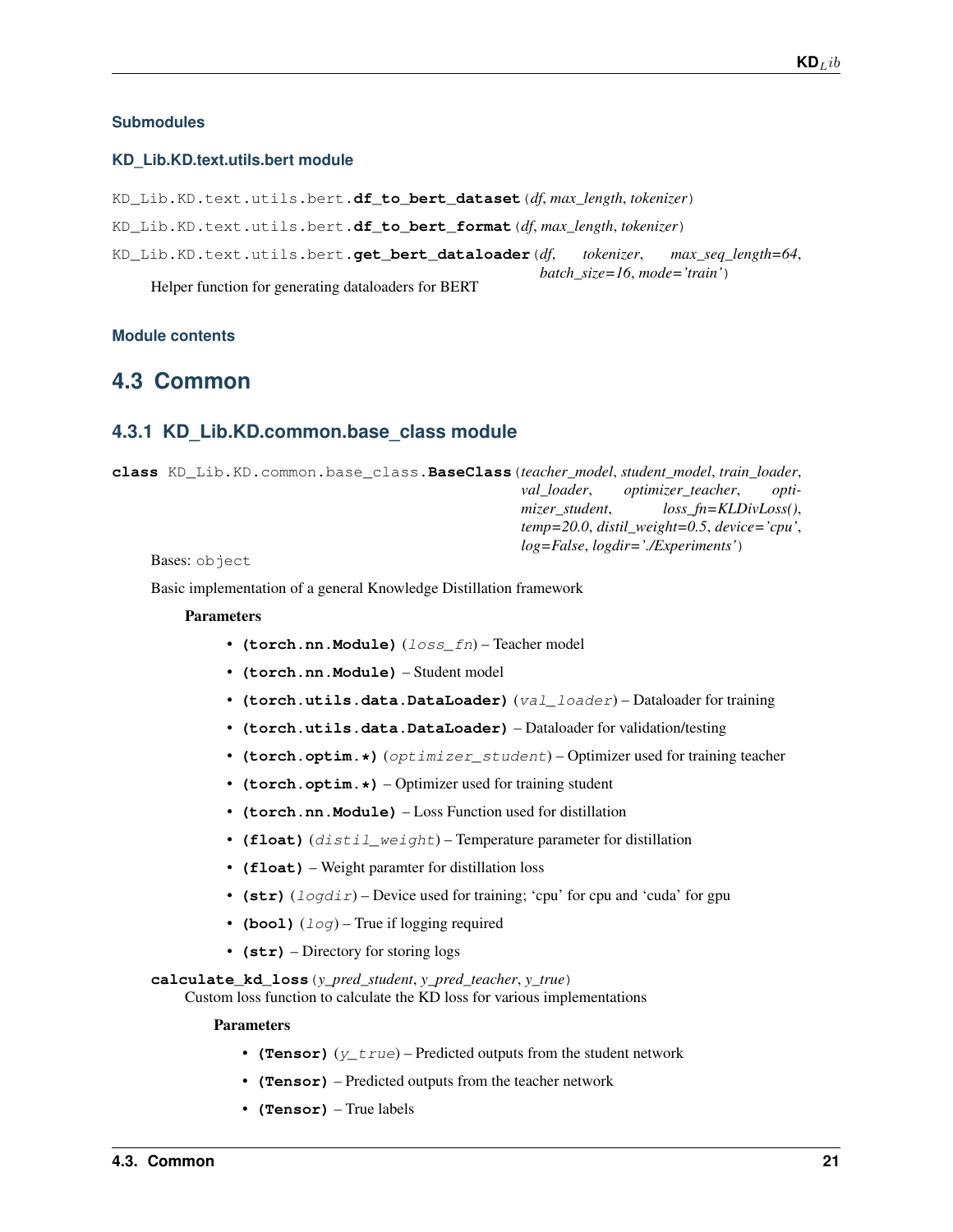```
evaluate(teacher=False)
```
Evaluate method for printing accuracies of the trained network

Parameters (bool) (teacher) – True if you want accuracy of the teacher network

## **get\_parameters**()

Get the number of parameters for the teacher and the student network

## **post\_epoch\_call**(*epoch*)

Any changes to be made after an epoch is completed.

:param epoch (int) : current epoch number :return : nothing (void)

**train\_student**(*epochs=10*, *plot\_losses=True*, *save\_model=True*, *save\_model\_pth='./models/student.pt'*)

Function that will be training the student

## Parameters

- **(int)** (epochs) Number of epochs you want to train the teacher
- **(bool)** (save\_model) True if you want to plot the losses
- **(bool)** True if you want to save the student model
- **(str)** (save\_model\_pth) Path where you want to save the student model

**train\_teacher**(*epochs=20*, *plot\_losses=True*, *save\_model=True*, *save\_model\_pth='./models/teacher.pt'*)

Function that will be training the teacher

- **(int)** (epochs) Number of epochs you want to train the teacher
- **(bool)** (save\_model) True if you want to plot the losses
- **(bool)** True if you want to save the teacher model
- **(str)** (save\_model\_pth) Path where you want to store the teacher model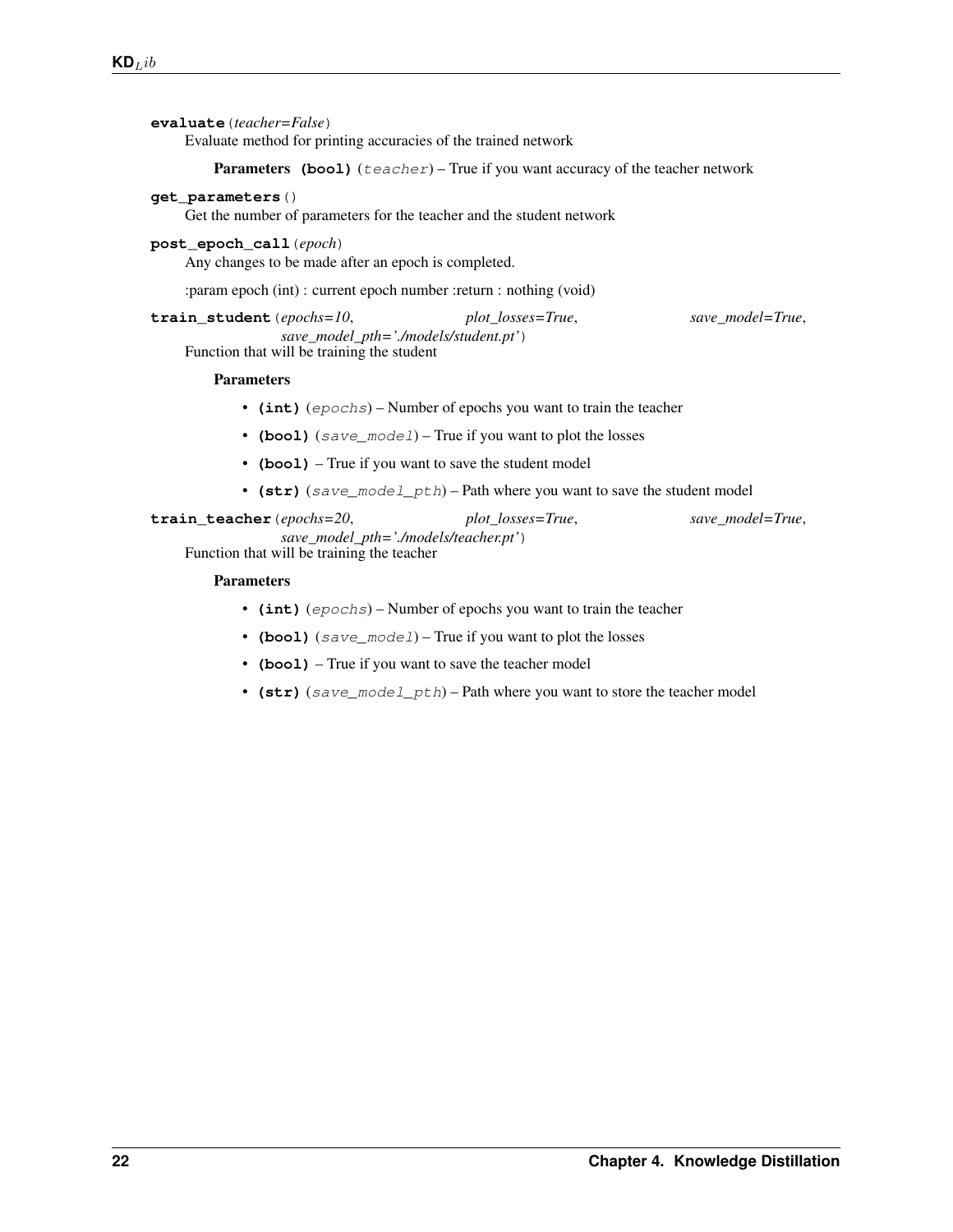# Pruning

# <span id="page-26-3"></span><span id="page-26-1"></span><span id="page-26-0"></span>**5.1 KD\_Lib.Pruning.lottery\_tickets**

## <span id="page-26-2"></span>**5.1.1 KD\_Lib.Pruning.lottery\_tickets.lottery\_tickets module**

**class** KD\_Lib.Pruning.lottery\_tickets.lottery\_tickets.**LotteryTicketsPruner**(*model*,

*train\_loader*, *test\_loader*, *loss\_fn=CrossEntropyLoss()*, *device='cpu'*)

Bases: KD\_Lib.Pruning.common.iterative\_base\_class.BaseIterativePruner

Implementation of Lottery Tickets Pruning for PyTorch models.

## **Parameters**

- model (torch.nn.Module) Model that needs to be pruned
- **train\_loader** (torch.utils.data.DataLoader) Dataloader for training
- **test\_loader** (torch.utils.data.DataLoader) Dataloader for validation/testing
- **loss\_fn** (torch.nn.Module) Loss function to be used for training
- **device** (torch.device) Device used for implementation ("cpu" by default)

**prune\_model**(*prune\_percent=10*)

Function used for pruning

Parameters **prune\_percent** (int) – Pruning percent per iteration (percentage of alive weights to zero per pruning iteration)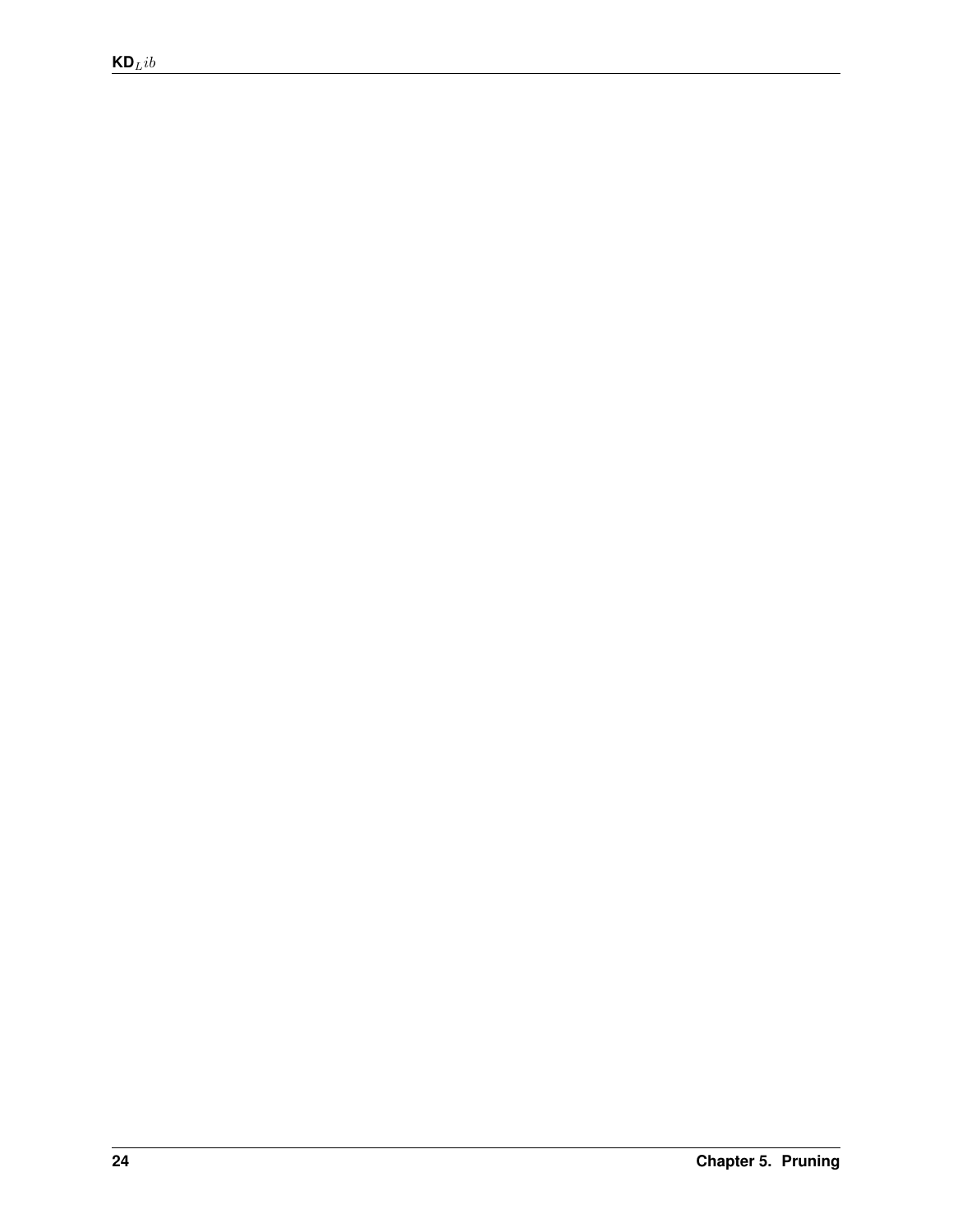# **Quantization**

## <span id="page-28-4"></span><span id="page-28-1"></span><span id="page-28-0"></span>**6.1 KD\_Lib.Quantization.common**

## <span id="page-28-3"></span>**6.1.1 KD\_Lib.Quantization.common.base\_class module**

<span id="page-28-2"></span>**class** KD\_Lib.Quantization.common.base\_class.**Quantizer**(*model*, *qconfig*, *train\_loader=None*, *test\_loader=None*, *optimizer=None*, *criterion=None*, *device=device(type='cpu')*)

Bases: object

Basic Implementation of Quantization for PyTorch models.

## Parameters

- model (torch.nn.Module) Model that needs to be pruned
- **qconfig** (Qconfig) Configuration used for quantization
- **train\_loader** (torch.utils.data.DataLoader) DataLoader used for training
- **test\_loader** (torch.utils.data.DataLoader) DataLoader used for testing
- **optimizer** (torch.optim.\*) Optimizer for training
- **criterion** (Loss\_fn) Loss function used for calibration
- **device** (torch.device) Device used for training ("cpu" or "cuda")

#### **get\_model\_sizes**()

Function for printing sizes of the original and quantized model

### **get\_performance\_statistics**()

Function used for reporting inference performance of original and quantized models Note that performance here referes to the following: 1. Accuracy achieved on the testset 2. Time taken for evaluating on the testset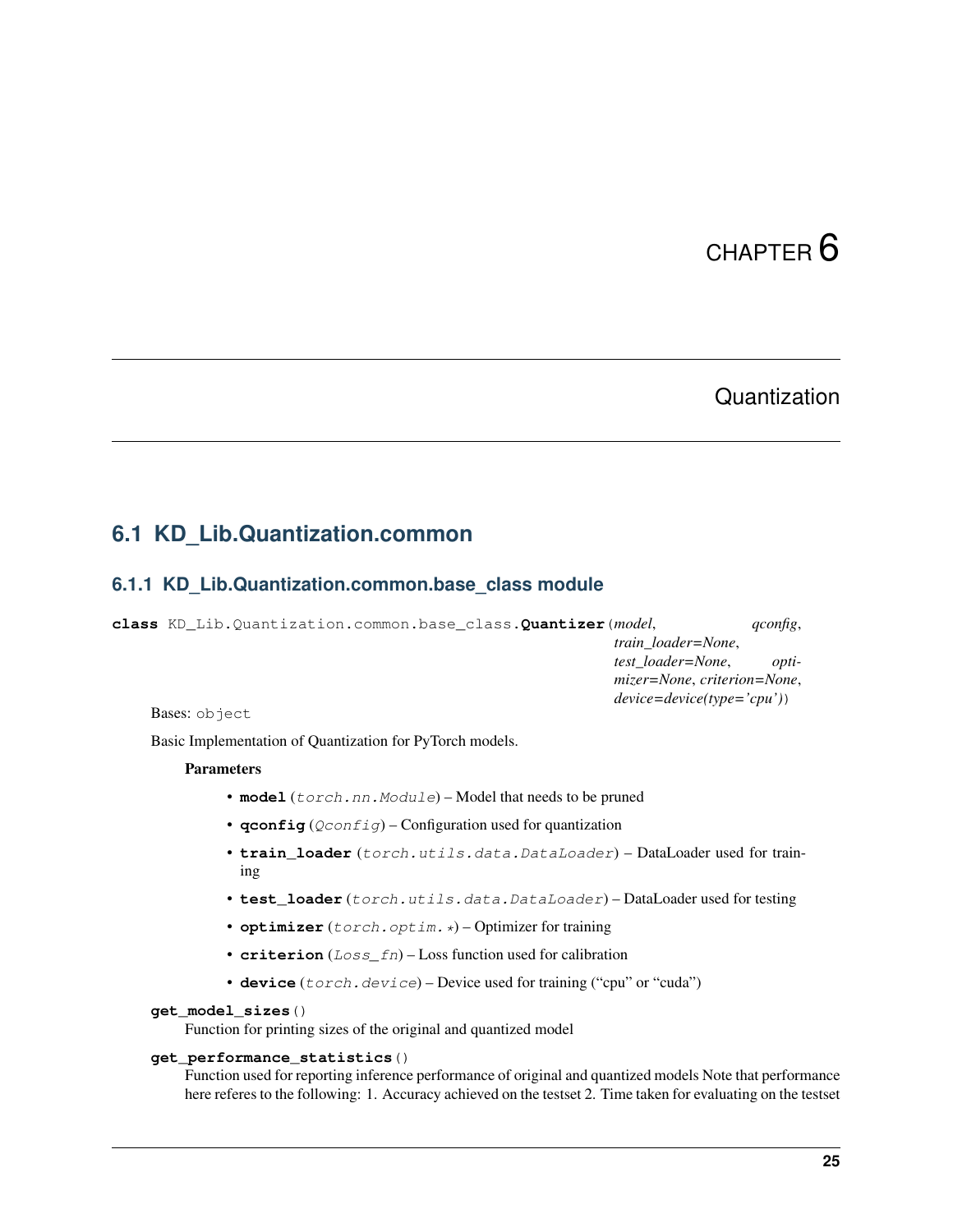<span id="page-29-4"></span>**quantize**() Function used for quantization

# <span id="page-29-0"></span>**6.2 KD\_Lib.Quantization.dynamic**

## <span id="page-29-2"></span>**6.2.1 KD\_Lib.Quantization.dynamic.dynamic\_quantization module**

**class** KD\_Lib.Quantization.dynamic.dynamic\_quantization.**Dynamic\_Quantizer**(*model*,

*test\_loader*, *qconfig\_spec=None*)

Bases: [KD\\_Lib.Quantization.common.base\\_class.Quantizer](#page-28-2)

Implementation of Dynamic Quantization for PyTorch models.

## Parameters

- **model** (torch.nn.Module) Model that needs to be quantized
- **qconfig\_spec** (Qconfig\_spec) Qconfig spec
- **test\_loader** (torch.utils.data.DataLoader) DataLoader used for testing

**quantize**(*dtype=torch.qint8*, *mapping=None*) Function used for quantization

## Parameters

- **dtype** (torch.dtype) dtype for quantized modules
- **mapping** (mapping) maps type of a submodule to a type of corresponding dynamically quantized version with which the submodule needs to be replaced

# <span id="page-29-1"></span>**6.3 KD\_Lib.Quantization.static**

## <span id="page-29-3"></span>**6.3.1 KD\_Lib.Quantization.static.static\_quantization module**

**class** KD\_Lib.Quantization.static.static\_quantization.**Static\_Quantizer**(*model*,

*train\_loader*, *test\_loader*, *qconfig=QConfig(activation=functools.partial(<class 'torch.quantization.observer.MinMaxObserver'>*, *reduce\_range=True)*, *weight=functools.partial(<class 'torch.quantization.observer.MinMaxObserver'>*, *dtype=torch.qint8*,  $qscheme=torch.per_tensor_s$ y *criterion=CrossEntropyLoss()*, *device=device(type='cpu')*)

Bases: [KD\\_Lib.Quantization.common.base\\_class.Quantizer](#page-28-2)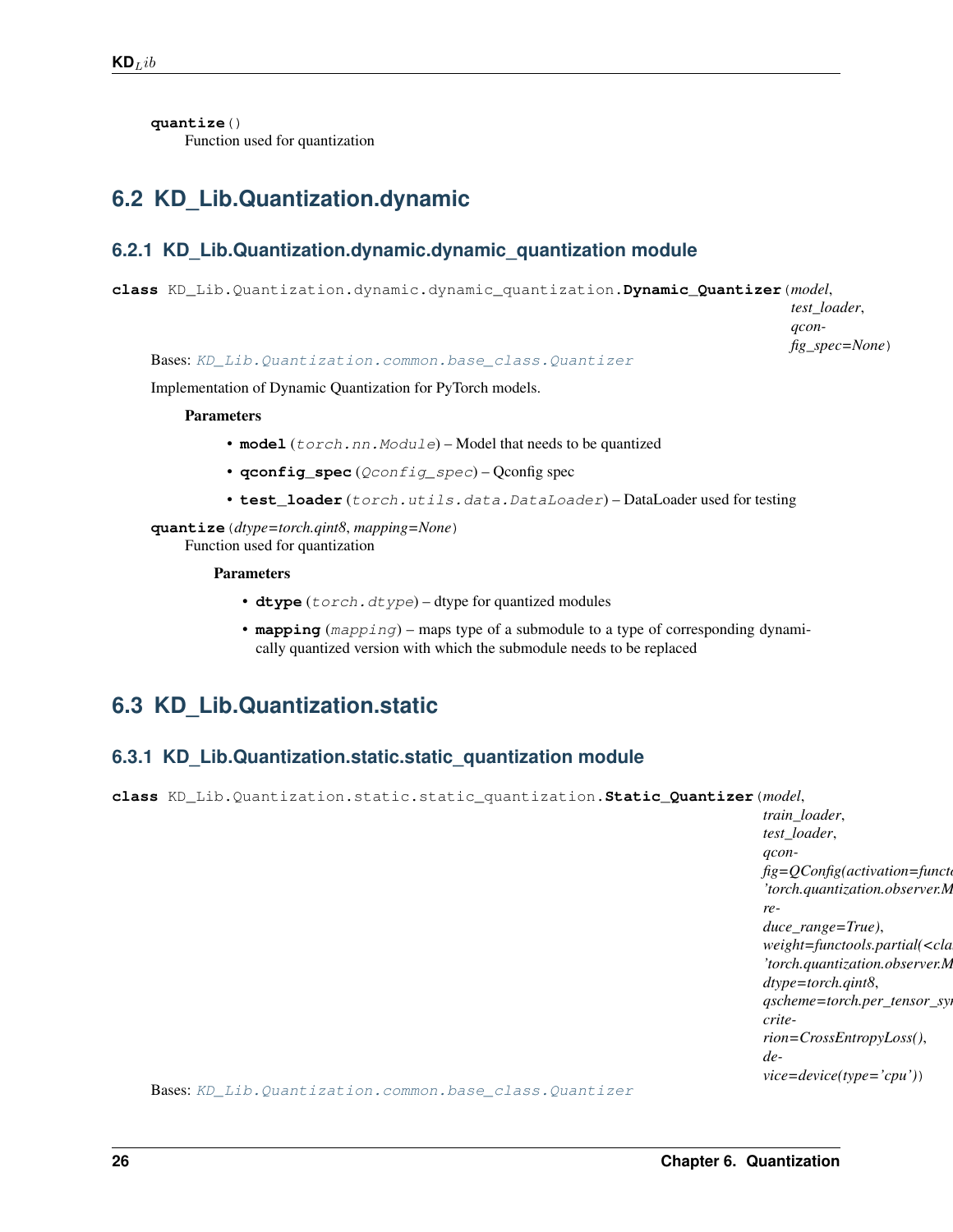<span id="page-30-2"></span>Implementation of Static Quantization for PyTorch models.

### **Parameters**

- **model** (torch.nn.Module) Model that needs to be pruned
- **qconfig** (Qconfig) Configuration used for quantization
- **train\_loader** (torch.utils.data.DataLoader) DataLoader used for training (calibration)
- **test\_loader** (torch.utils.data.DataLoader) DataLoader used for testing
- **criterion** (Loss\_fn) Loss function used for calibration
- **device** (torch.device) Device used for training ("cpu" or "cuda")

**quantize**(*num\_calibration\_batches=10*) Function used for quantization

Parameters **num\_calibration\_batches** (int) – Number of batches used for calibration

## <span id="page-30-0"></span>**6.4 KD\_Lib.Quantization.qat**

## <span id="page-30-1"></span>**6.4.1 KD\_Lib.Quantization.qat.qat module**

| class KD_Lib. Quantization. qat. qat. QAT_Quantizer (model, |                                                                              |                   | train loader,                                     |                                                           |
|-------------------------------------------------------------|------------------------------------------------------------------------------|-------------------|---------------------------------------------------|-----------------------------------------------------------|
|                                                             | test loader,                                                                 | <i>optimizer,</i> | $acon-$                                           |                                                           |
|                                                             |                                                                              |                   | $fig=QConfig(activation=functools, partial($      |                                                           |
|                                                             |                                                                              |                   | 'torch.quantization.fake_quantize.FakeQuantize'>, |                                                           |
|                                                             | $observer = < class$                                                         |                   |                                                   |                                                           |
|                                                             |                                                                              |                   |                                                   | 'torch.quantization.observer.MovingAverageMinMaxObserver' |
|                                                             | $quant\_min=0,$                                                              |                   | quant $max=255$ ,                                 |                                                           |
|                                                             | reduce range=True),                                                          |                   |                                                   |                                                           |
|                                                             | weight=functools.partial( <class< th=""><th></th><th></th><th></th></class<> |                   |                                                   |                                                           |
|                                                             |                                                                              |                   | 'torch.quantization.fake_quantize.FakeQuantize'>, |                                                           |
|                                                             | $observer = < class$                                                         |                   |                                                   |                                                           |
|                                                             |                                                                              |                   |                                                   | 'torch.quantization.observer.MovingAveragePerChannelMinMa |
|                                                             | quant_min= $-128$ ,                                                          |                   | quant max=127,                                    |                                                           |
|                                                             | $d$ type=torch.qint8,                                                        |                   |                                                   |                                                           |
|                                                             | qscheme=torch.per_channel_symmetric,                                         |                   |                                                   |                                                           |
|                                                             | $reduce\_range=False, \qquad ch\_axis=0),$                                   |                   |                                                   |                                                           |
|                                                             | $criterion = CrossEntropyLoss($ ),                                           |                   | $de-$                                             |                                                           |
|                                                             | $vice = device(type = 'cpu'))$                                               |                   |                                                   |                                                           |
| Bases: KD_Lib. Quantization. common. base_class. Quantizer  |                                                                              |                   |                                                   |                                                           |
|                                                             |                                                                              |                   |                                                   |                                                           |

Implementation of Quantization-Aware Training (QAT) for PyTorch models.

- **model** (torch.nn.Module) (Quantizable) Model that needs to be quantized
- **train\_loader** (torch.utils.data.DataLoader) DataLoader used for training
- **test\_loader** (torch.utils.data.DataLoader) DataLoader used for testing
- **optimizer** (torch.optim. \*) Optimizer for training
- **qconfig**  $(Q \text{confiq})$  Configuration used for quantization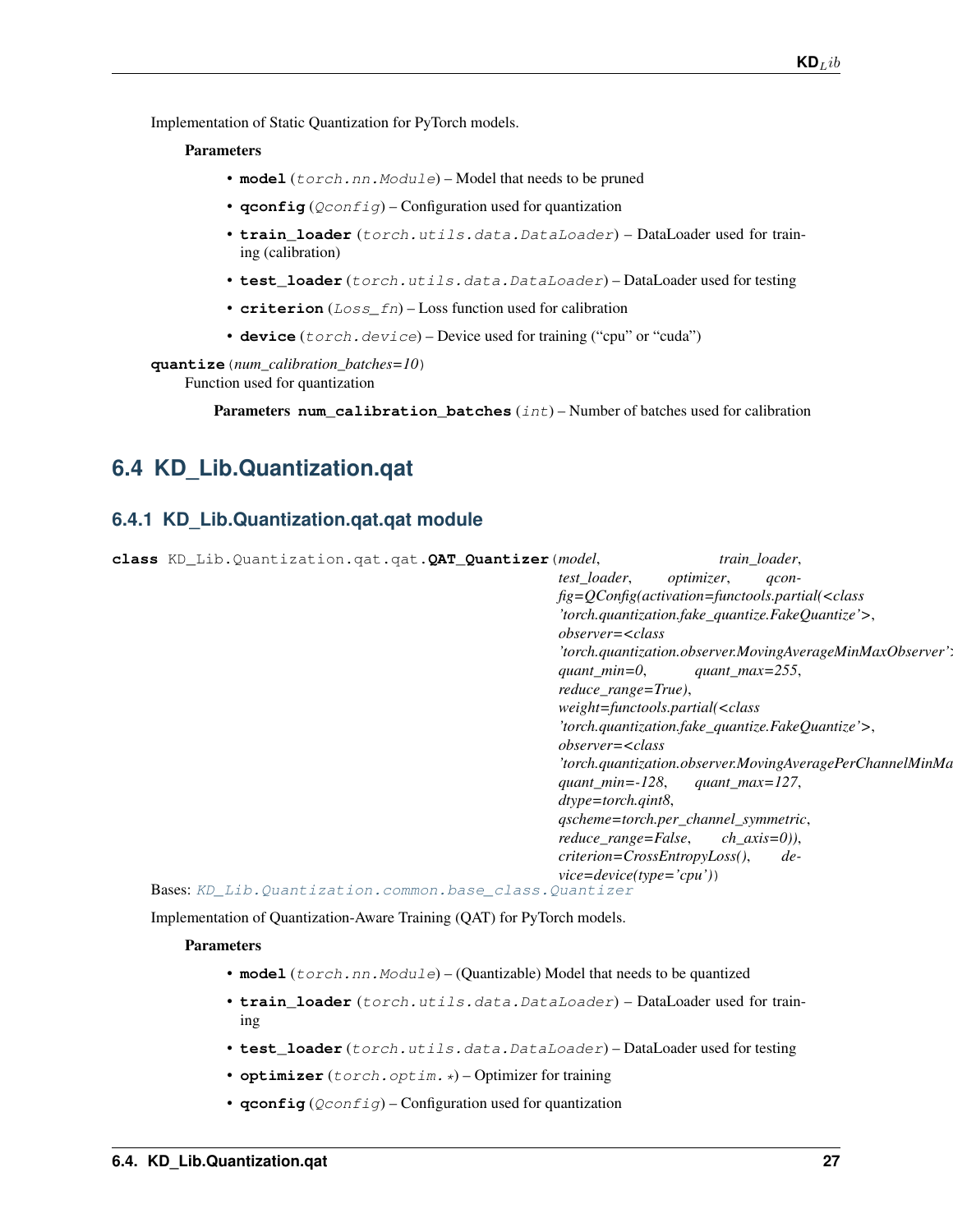- **criterion** (Loss\_fn) Loss function used for training
- device (torch.device) Device used for training ("cpu" or "cuda")

<span id="page-31-0"></span>**quantize**(*num\_train\_epochs=10*, *num\_train\_batches=10*, *param\_freeze\_epoch=3*, *bn\_freeze\_epoch=2*) Function used for quantization

- **num\_train\_epochs** (int) Number of epochs used for training
- **num\_train\_batches** (int) Number of batches used for training
- **param\_freeze\_epoch** (int) Epoch after which quantizer parameters need to be freezed
- **bn\_freeze\_epoch** (int) Epoch after which batch norm mean and variance stats are freezed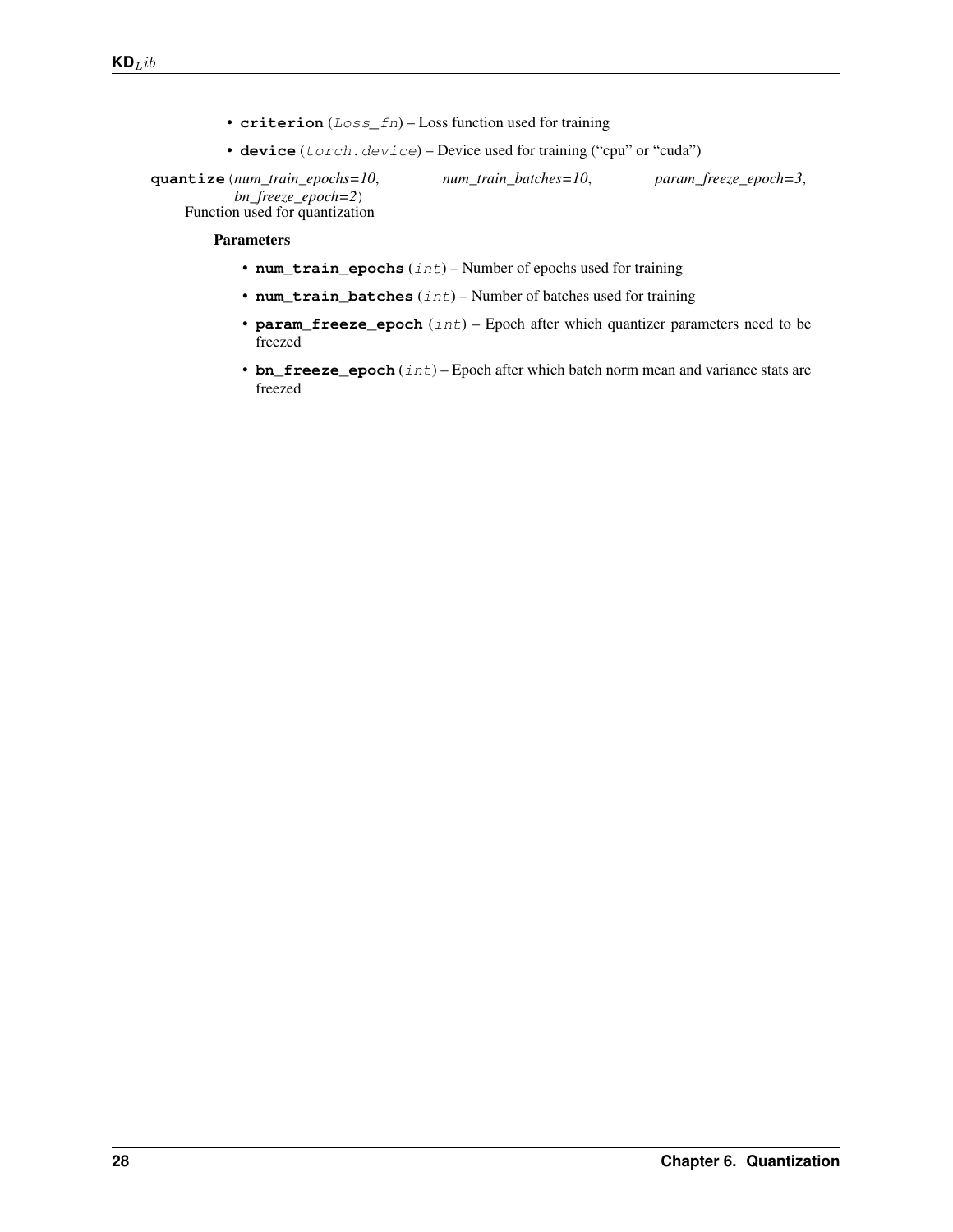# Models

## <span id="page-32-2"></span><span id="page-32-1"></span><span id="page-32-0"></span>**7.1 KD\_Lib.models.lenet module**

**class** KD\_Lib.models.lenet.**LeNet**(*img\_size=32*, *num\_classes=10*, *in\_channels=3*) Bases: torch.nn.modules.module.Module

Implementation of a LeNet model

### **Parameters**

- **(int)** (in\_channels) Dimension of input image
- **(int)** Hidden layer dimension
- **(int)** Number of classes for classification
- **(int)** Number of channels in input specimens

## **forward**(*x*)

Defines the computation performed at every call.

Should be overridden by all subclasses.

Note: Although the recipe for forward pass needs to be defined within this function, one should call the Module instance afterwards instead of this since the former takes care of running the registered hooks while the latter silently ignores them.

**class** KD\_Lib.models.lenet.**ModLeNet**(*img\_size=32*, *num\_classes=10*, *in\_channels=3*) Bases: torch.nn.modules.module.Module

Implementation of a ModLeNet model

- **(int)** (in\_channels) Dimension of input image
- **(int)** Hidden layer dimension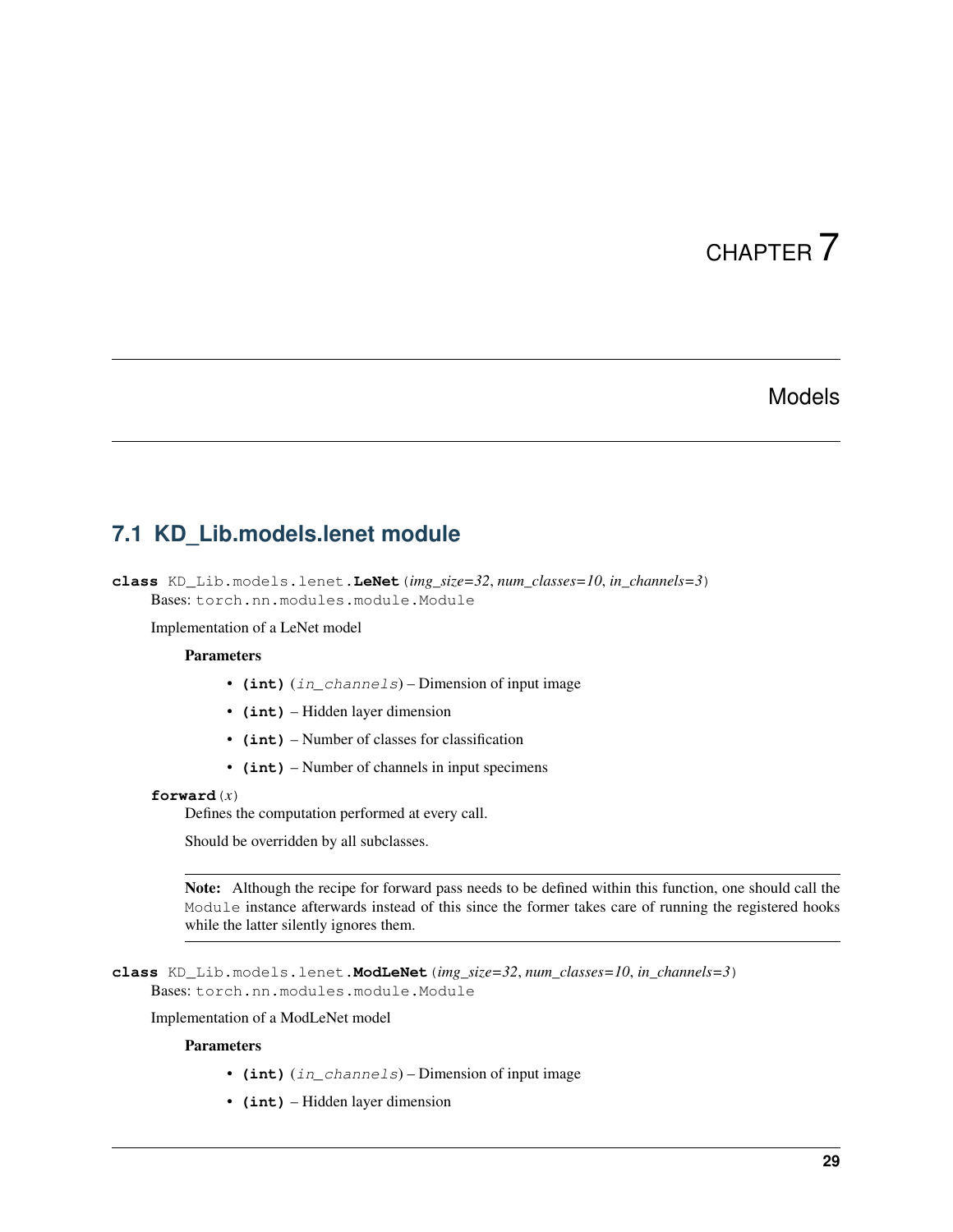- **(int)** Number of classes for classification
- **(int)** Number of channels in input specimens

## <span id="page-33-2"></span>**forward**(*x*)

Defines the computation performed at every call.

Should be overridden by all subclasses.

Note: Although the recipe for forward pass needs to be defined within this function, one should call the Module instance afterwards instead of this since the former takes care of running the registered hooks while the latter silently ignores them.

## <span id="page-33-0"></span>**7.2 KD\_Lib.models.lstm module**

**class** KD\_Lib.models.lstm.**LSTMNet**(*input\_dim=100*, *embed\_dim=50*, *hidden\_dim=32*, *num\_classes=2*, *num\_layers=5*, *dropout\_prob=0*, *bidirectional=False*, *pad\_idx=0*)

Bases: torch.nn.modules.module.Module

Implementation of an LSTM model for classification

## Parameters

- **(int)** (batch\_size) Size of the vocabulary
- **(int)** Embedding dimension (word vector size)
- **(int)** Hidden dimension for LSTM layers
- **(int)** Number of classes for classification
- **(int)** Dropout probability
- **(int)** True if bidirectional LSTM needed
- **(int)** Batch size of input

### **forward** $(x, x \text{ len})$

Defines the computation performed at every call.

Should be overridden by all subclasses.

Note: Although the recipe for forward pass needs to be defined within this function, one should call the Module instance afterwards instead of this since the former takes care of running the registered hooks while the latter silently ignores them.

# <span id="page-33-1"></span>**7.3 KD\_Lib.models.nin module**

```
class KD_Lib.models.nin.NetworkInNetwork(num_classes=10, in_channels=3)
    Bases: torch.nn.modules.module.Module
```
#### Implementation of a Network In Network model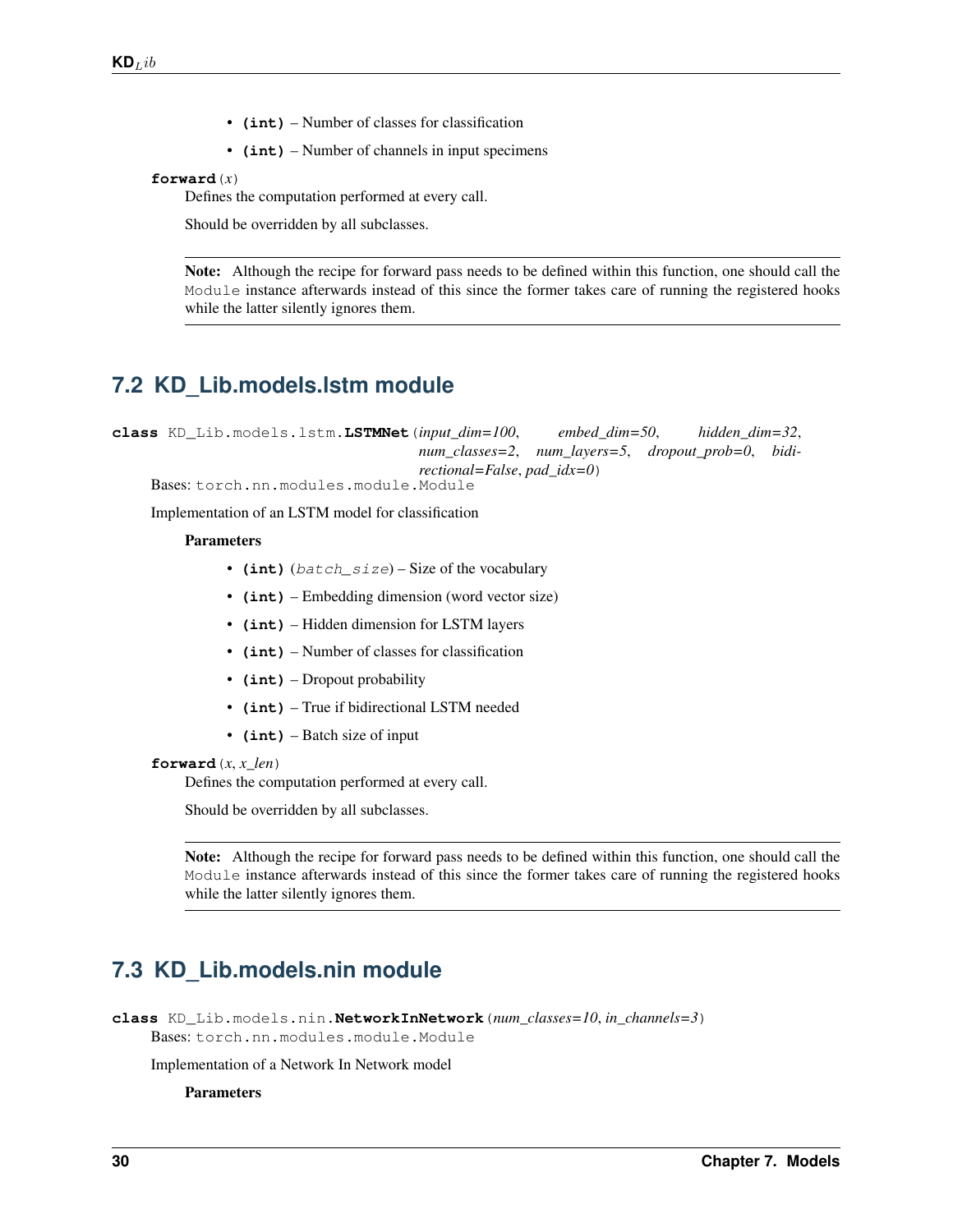- **(int)** (in channels) Number of classes for classification
- **(int)** Number of channels in input specimens

### <span id="page-34-1"></span>**forward**(*x*)

Defines the computation performed at every call.

Should be overridden by all subclasses.

Note: Although the recipe for forward pass needs to be defined within this function, one should call the Module instance afterwards instead of this since the former takes care of running the registered hooks while the latter silently ignores them.

## <span id="page-34-0"></span>**7.4 KD\_Lib.models.resnet module**

**class** KD\_Lib.models.resnet.**BasicBlock**(*in\_planes*, *planes*, *stride=1*) Bases: torch.nn.modules.module.Module

#### **expansion = 1**

#### **forward**(*x*)

Defines the computation performed at every call.

Should be overridden by all subclasses.

Note: Although the recipe for forward pass needs to be defined within this function, one should call the Module instance afterwards instead of this since the former takes care of running the registered hooks while the latter silently ignores them.

```
class KD_Lib.models.resnet.Bottleneck(in_planes, planes, stride=1)
    Bases: torch.nn.modules.module.Module
```
#### **expansion = 4**

#### **forward**(*x*)

Defines the computation performed at every call.

Should be overridden by all subclasses.

Note: Although the recipe for forward pass needs to be defined within this function, one should call the Module instance afterwards instead of this since the former takes care of running the registered hooks while the latter silently ignores them.

```
class KD_Lib.models.resnet.MeanResnet(block, num_blocks, params, num_channel=3,
                                         num_classes=10)
```
Bases: [KD\\_Lib.models.resnet.ResNet](#page-35-0)

### **forward**(*x*)

Defines the computation performed at every call.

Should be overridden by all subclasses.

Note: Although the recipe for forward pass needs to be defined within this function, one should call the Module instance afterwards instead of this since the former takes care of running the registered hooks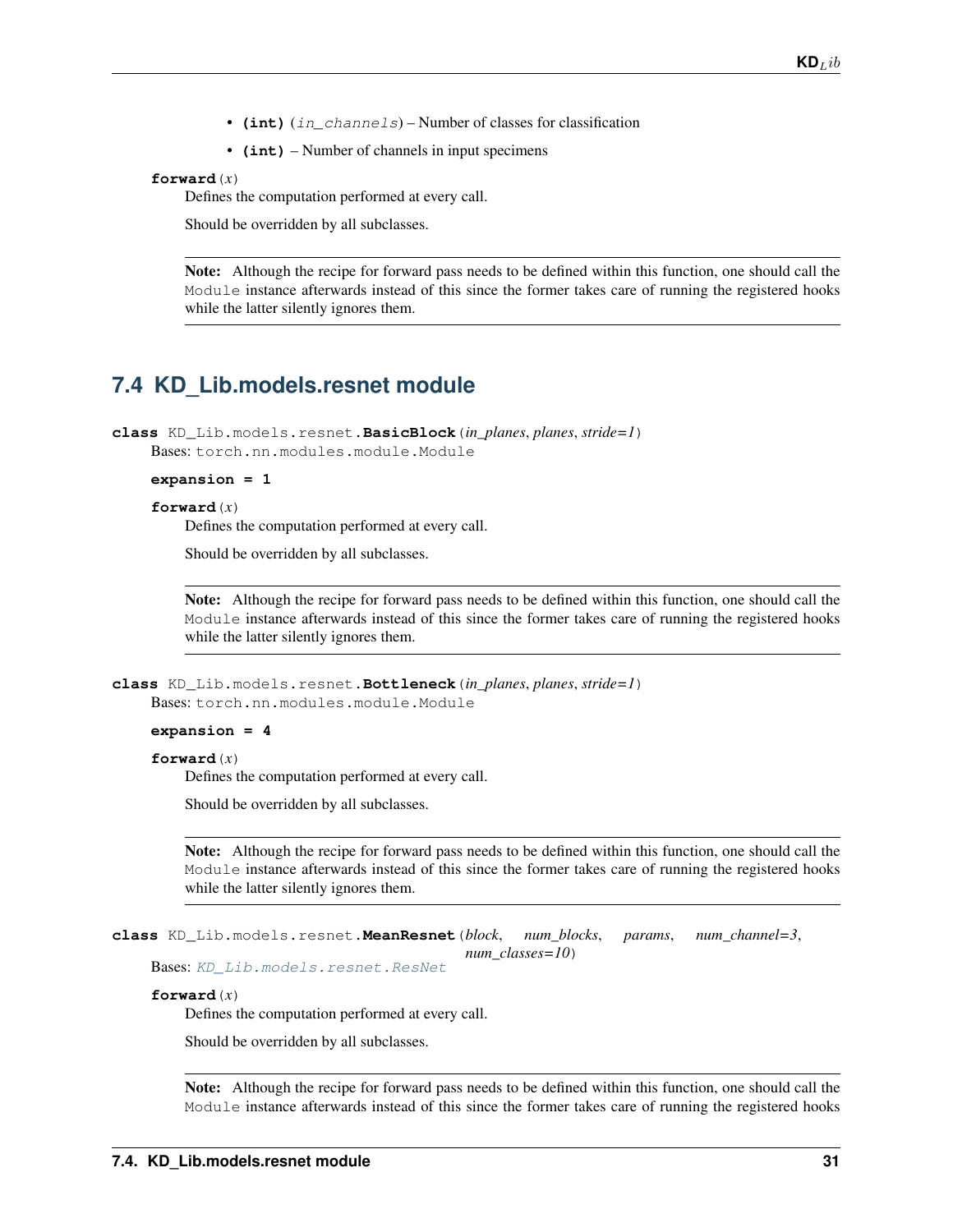<span id="page-35-1"></span>while the latter silently ignores them.

<span id="page-35-0"></span>**class** KD\_Lib.models.resnet.**ResNet**(*block*, *num\_blocks*, *params*, *num\_channel=3*, *num\_classes=10*)

Bases: torch.nn.modules.module.Module

**forward**(*x*, *out\_feature=False*)

Defines the computation performed at every call.

Should be overridden by all subclasses.

Note: Although the recipe for forward pass needs to be defined within this function, one should call the Module instance afterwards instead of this since the former takes care of running the registered hooks while the latter silently ignores them.

```
KD_Lib.models.resnet.ResNet101(parameters, num_channel=3, num_classes=10, att=False,
                                   mean=False)
```
Function that creates a ResNet 101 model

#### **Parameters**

- **(list or tuple)** (parameters) List of parameters for the model
- **(int)** (num\_classes) Number of channels in input specimens
- **(int)** Number of classes for classification
- **(bool)** (mean) True if attention needs to be used
- **(bool)** True if mean teacher model needs to be used

KD\_Lib.models.resnet.**ResNet152**(*parameters*, *num\_channel=3*, *num\_classes=10*, *att=False*, *mean=False*)

Function that creates a ResNet 152 model

#### **Parameters**

- **(list or tuple)** (parameters) List of parameters for the model
- **(int)** (num\_classes) Number of channels in input specimens
- **(int)** Number of classes for classification
- **(bool)** (mean) True if attention needs to be used
- **(bool)** True if mean teacher model needs to be used

KD\_Lib.models.resnet.**ResNet18**(*parameters*, *num\_channel=3*, *num\_classes=10*, *att=False*, *mean=False*)

Function that creates a ResNet 18 model

- **(list or tuple)** (parameters) List of parameters for the model
- **(int)** (num\_classes) Number of channels in input specimens
- **(int)** Number of classes for classification
- **(bool)** (mean) True if attention needs to be used
- **(bool)** True if mean teacher model needs to be used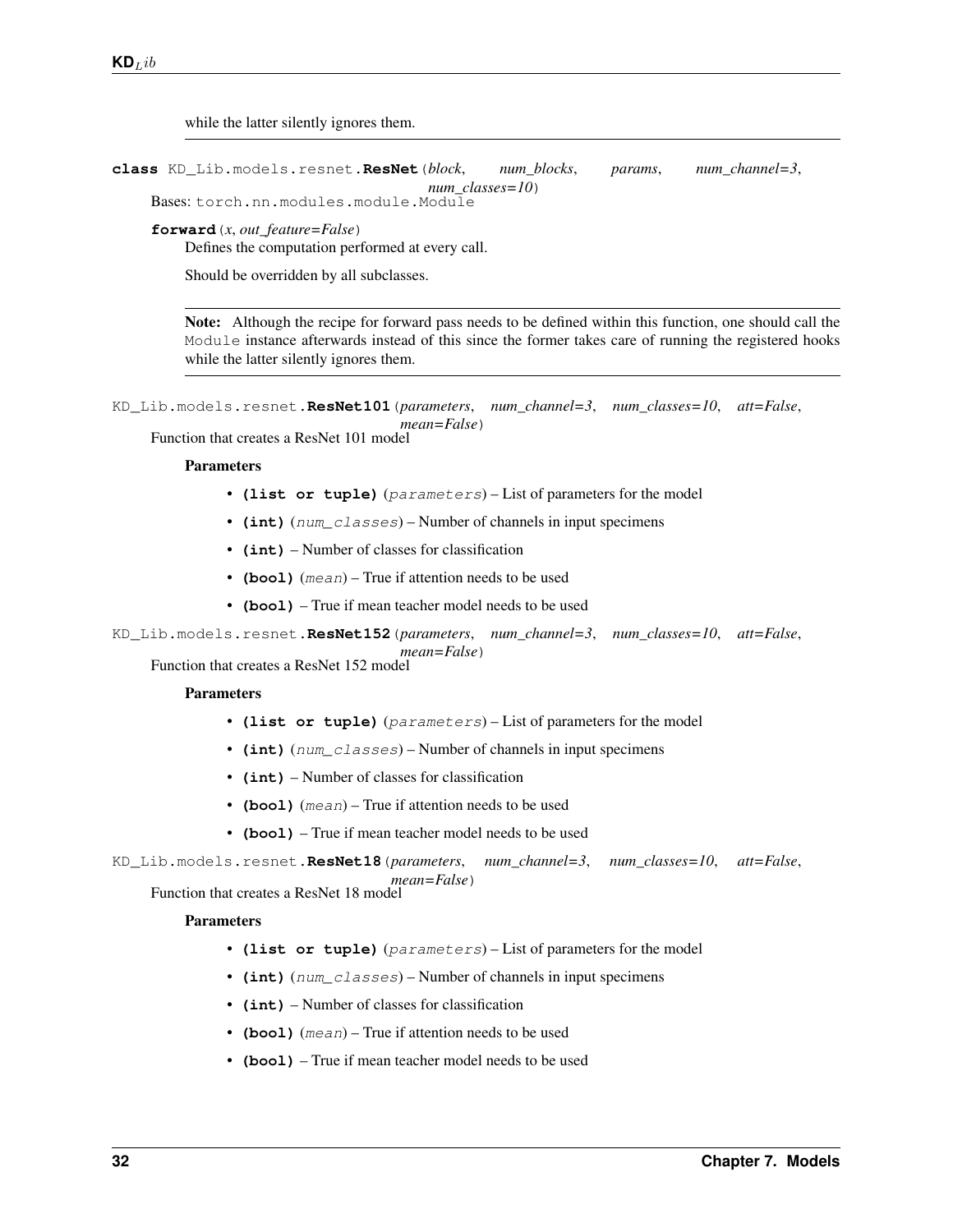```
KD_Lib.models.resnet.ResNet34(parameters, num_channel=3, num_classes=10, att=False,
                                  mean=False)
```
Function that creates a ResNet 34 model

## Parameters

- **(list or tuple)** (parameters) List of parameters for the model
- **(int)** (num\_classes) Number of channels in input specimens
- **(int)** Number of classes for classification
- **(bool)** (mean) True if attention needs to be used
- **(bool)** True if mean teacher model needs to be used

```
KD_Lib.models.resnet.ResNet50(parameters, num_channel=3, num_classes=10, att=False,
                                  mean=False)
```
Function that creates a ResNet 50 model

#### Parameters

- **(list or tuple)** (parameters) List of parameters for the model
- **(int)** (num\_classes) Number of channels in input specimens
- **(int)** Number of classes for classification
- **(bool)** (mean) True if attention needs to be used
- **(bool)** True if mean teacher model needs to be used

**class** KD\_Lib.models.resnet.**ResnetWithAT**(*block*, *num\_blocks*, *params*, *num\_channel=3*,

*num\_classes=10*)

## **forward**(*x*)

Defines the computation performed at every call.

Should be overridden by all subclasses.

Bases: [KD\\_Lib.models.resnet.ResNet](#page-35-0)

Note: Although the recipe for forward pass needs to be defined within this function, one should call the Module instance afterwards instead of this since the former takes care of running the registered hooks while the latter silently ignores them.

# <span id="page-36-0"></span>**7.5 KD\_Lib.models.shallow module**

**class** KD\_Lib.models.shallow.**Shallow**(*img\_size=28*, *hidden\_size=800*, *num\_classes=10*, *num\_channels=1*)

Bases: torch.nn.modules.module.Module

Implementation of a Shallow model

- **(int)** (num\_classes) Dimension of input image
- **(int)** Hidden layer dimension
- **(int)** Number of classes for classification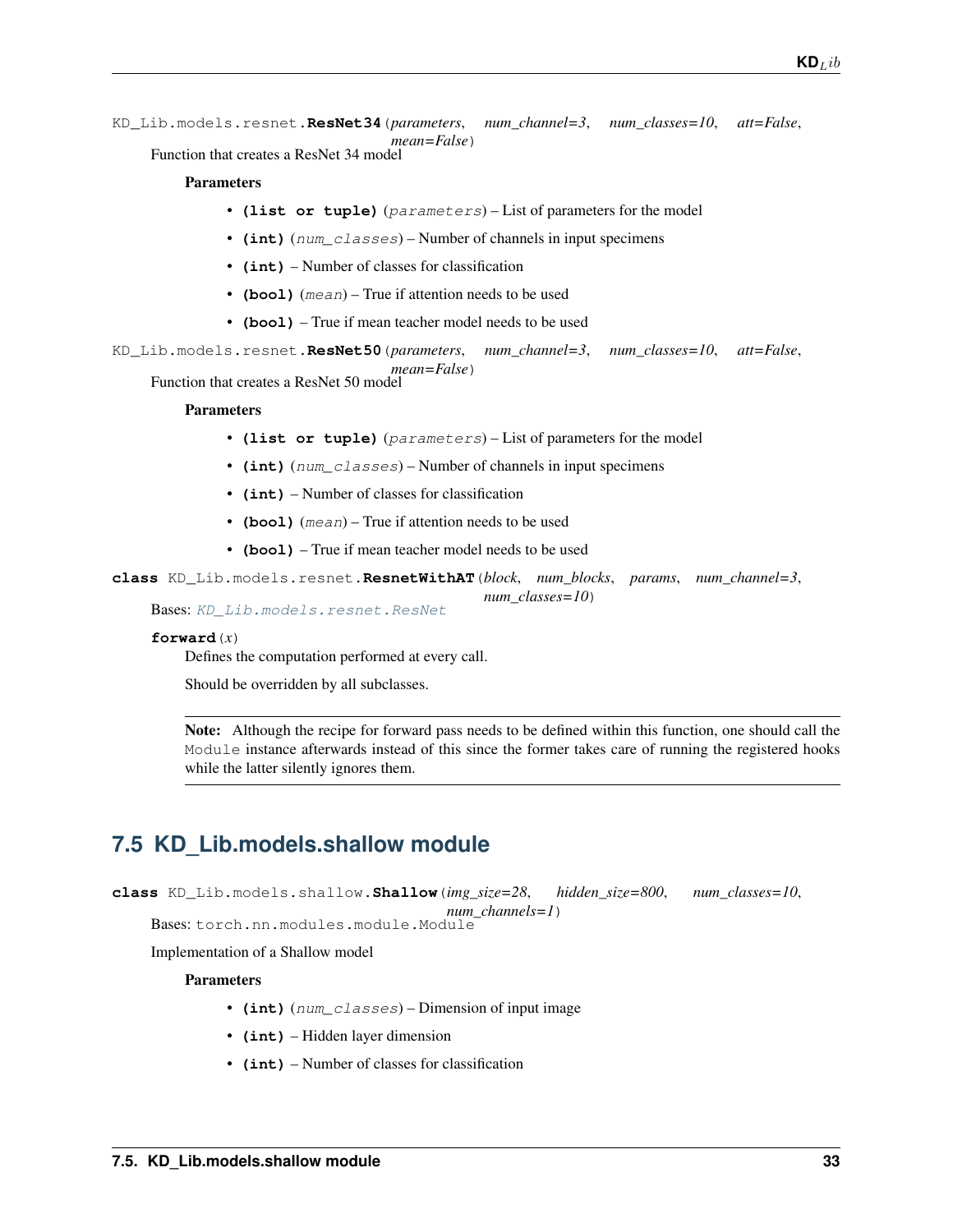## **forward**(*x*)

Defines the computation performed at every call.

Should be overridden by all subclasses.

Note: Although the recipe for forward pass needs to be defined within this function, one should call the Module instance afterwards instead of this since the former takes care of running the registered hooks while the latter silently ignores them.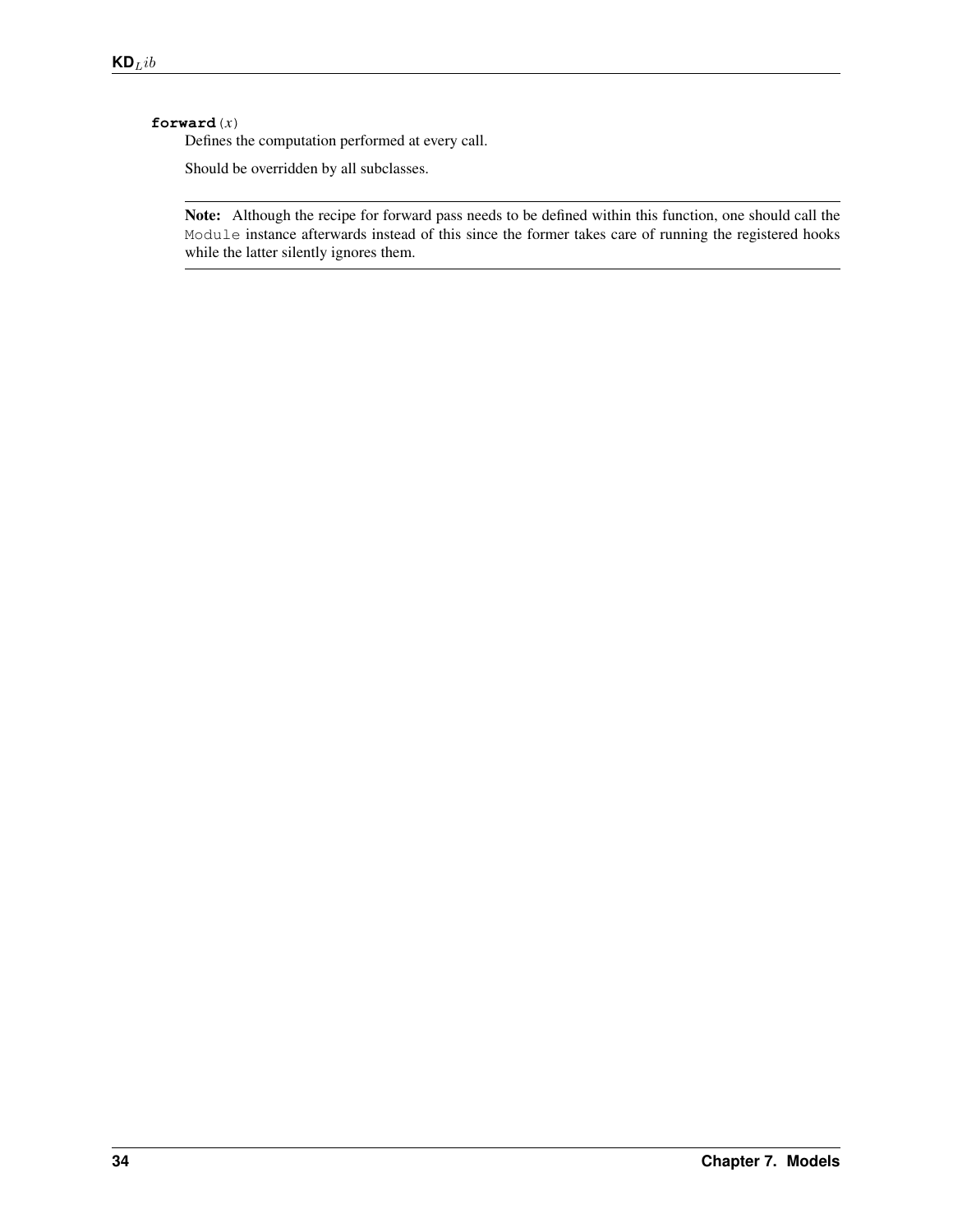Indices and tables

- <span id="page-38-0"></span>• genindex
- modindex
- search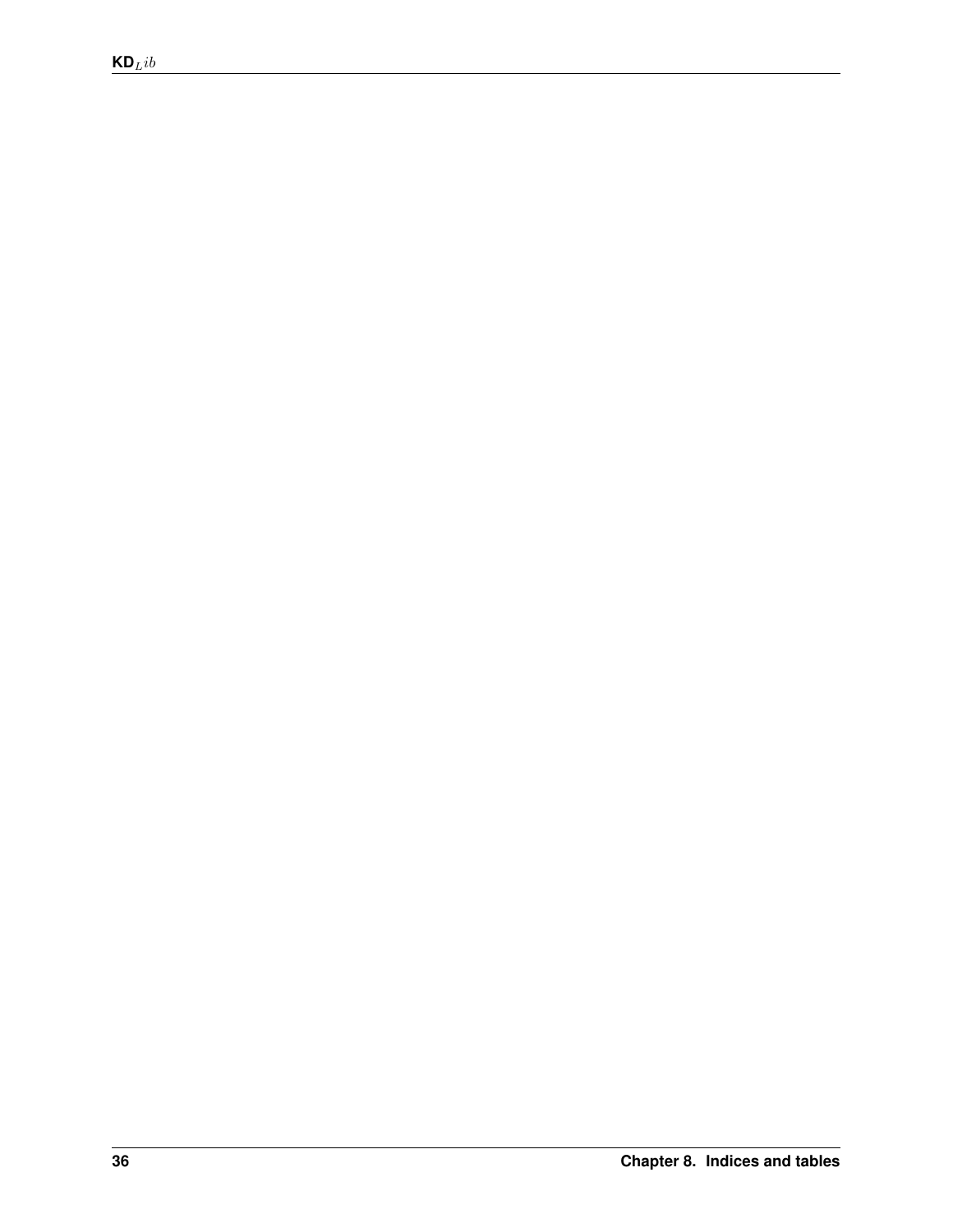# Python Module Index

# <span id="page-40-0"></span>k

| KD Lib.KD.common.base class,21                          |
|---------------------------------------------------------|
| KD Lib.KD.text.utils,21                                 |
| KD_Lib.KD.text.utils.bert,21                            |
| KD Lib.models.lenet.29                                  |
| KD Lib.models.lstm.30                                   |
| KD Lib.models.nin,30                                    |
| KD Lib.models.resnet.31                                 |
| KD_Lib.models.shallow, 33                               |
| KD_Lib.Pruning.lottery_tickets.lottery_tickets,<br>23   |
| KD_Lib.Quantization.common.base_class,<br>25            |
| KD Lib.Quantization.dynamic.dynamic quantization,<br>26 |
| KD Lib.Quantization.qat.qat,27                          |
| KD_Lib.Quantization.static.static_quantization,<br>26   |
|                                                         |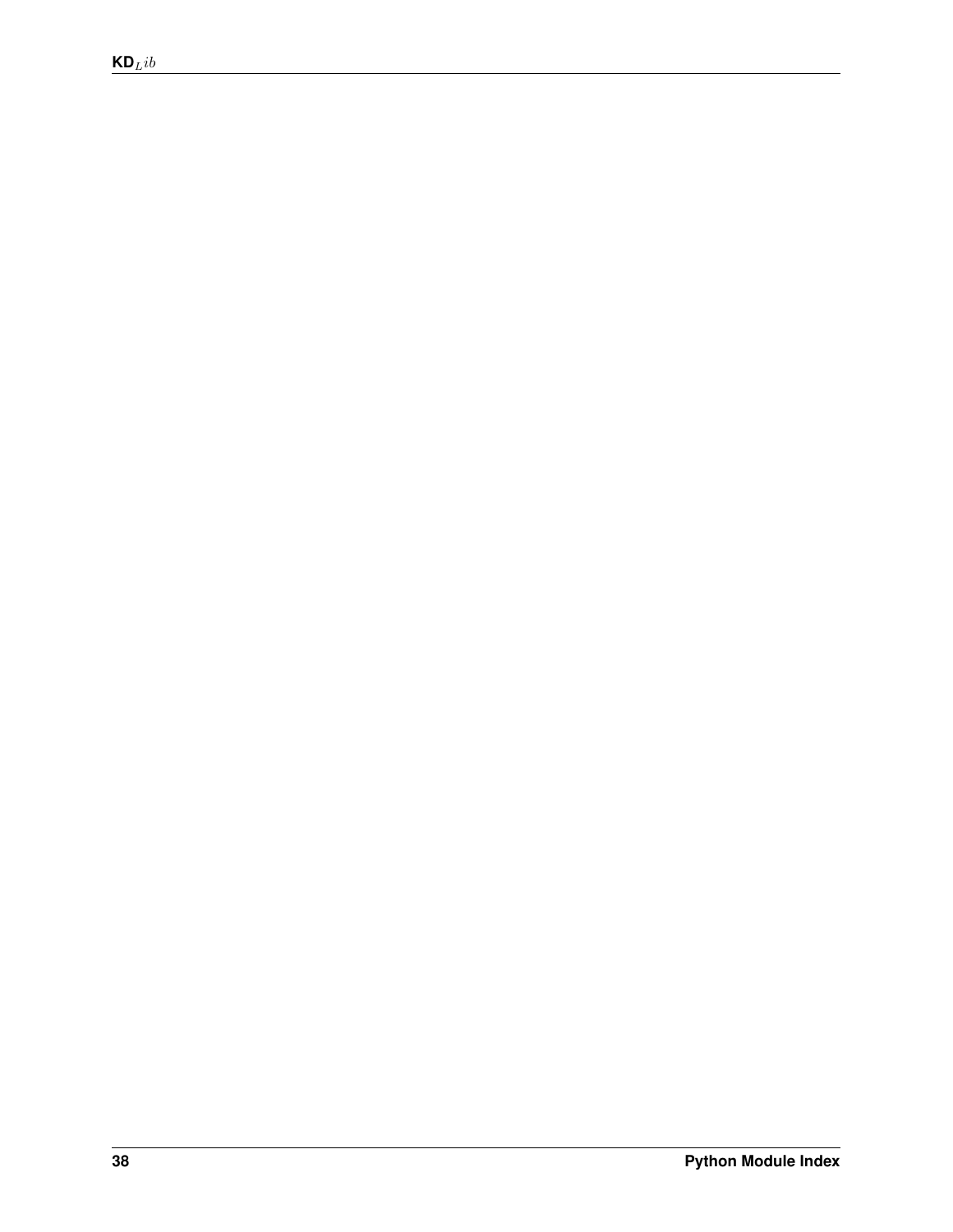## Index

## <span id="page-42-0"></span>B

BaseClass (class in KD\_Lib.KD.common.base\_class), [21](#page-24-4) BasicBlock (class in KD\_Lib.models.resnet), [31](#page-34-1) Bottleneck (class in KD\_Lib.models.resnet), [31](#page-34-1)

## C

calculate\_kd\_loss() (KD\_Lib.KD.common.base\_class.BaseClass method), [21](#page-24-4)

# D

| $df$ to bert dataset()                                                                                            | (in)                                                   | module | get_p            |  |  |  |  |
|-------------------------------------------------------------------------------------------------------------------|--------------------------------------------------------|--------|------------------|--|--|--|--|
| KD_Lib.KD.text.utils.bert), 21                                                                                    |                                                        |        |                  |  |  |  |  |
| $df$ to bert format()                                                                                             | (in                                                    | module |                  |  |  |  |  |
| KD_Lib.KD.text.utils.bert), 21                                                                                    |                                                        |        |                  |  |  |  |  |
| Dynamic_Quantizer                                                                                                 | (class)                                                | in     | K                |  |  |  |  |
| KD_Lib.Quantization.dynamic.dynamic_quantization),                                                                |                                                        |        |                  |  |  |  |  |
| 26                                                                                                                |                                                        |        | KD I             |  |  |  |  |
|                                                                                                                   |                                                        |        | $KD_1$           |  |  |  |  |
| Е                                                                                                                 |                                                        |        | KD_l             |  |  |  |  |
| evaluate() (KD_Lib.KD.common.base_class.BaseClass                                                                 |                                                        |        | $KD_$            |  |  |  |  |
| method), $21$                                                                                                     |                                                        |        | $KD_$<br>$KD_1$  |  |  |  |  |
|                                                                                                                   | expansion (KD_Lib.models.resnet.BasicBlock attribute), |        |                  |  |  |  |  |
| 31                                                                                                                |                                                        |        | $KD_1$<br>$KD_1$ |  |  |  |  |
| expansion (KD_Lib.models.resnet.Bottleneck attribute),                                                            |                                                        |        |                  |  |  |  |  |
| 31                                                                                                                |                                                        |        | KD_l             |  |  |  |  |
|                                                                                                                   |                                                        |        |                  |  |  |  |  |
| F                                                                                                                 |                                                        |        | KD_l             |  |  |  |  |
| forward() (KD_Lib.models.lenet.LeNet method), 29                                                                  |                                                        |        |                  |  |  |  |  |
|                                                                                                                   |                                                        |        |                  |  |  |  |  |
| forward() (KD_Lib.models.lenet.ModLeNet method), 30<br>$KD_$<br>forward() (KD_Lib.models.lstm.LSTMNet method), 30 |                                                        |        |                  |  |  |  |  |
|                                                                                                                   |                                                        |        | $\overline{r}$   |  |  |  |  |

- forward() (KD\_Lib.models.nin.NetworkInNetwork method), [31](#page-34-1)
- forward() (KD\_Lib.models.resnet.BasicBlock method), [31](#page-34-1)
- forward() (KD\_Lib.models.resnet.Bottleneck method), [31](#page-34-1)
- forward() (KD\_Lib.models.resnet.MeanResnet method), [31](#page-34-1)
- forward() (KD\_Lib.models.resnet.ResNet method), [32](#page-35-1)

forward() (KD\_Lib.models.resnet.ResnetWithAT method), [33](#page-36-1) forward() (KD\_Lib.models.shallow.Shallow method), [33](#page-36-1)

## G

get\_bert\_dataloader() (in module KD\_Lib.KD.text.utils.bert), [21](#page-24-4) get\_model\_sizes() (KD\_Lib.Quantization.common.base\_class.Quantizer method), [25](#page-28-4) get\_parameters() (KD\_Lib.KD.common.base\_class.BaseClass method), [22](#page-25-0) get\_performance\_statistics() (KD\_Lib.Quantization.common.base\_class.Quantizer method), [25](#page-28-4)

- $\delta$ n), KD\_Lib.KD.common.base\_class (module), [21](#page-24-4)
- KD\_Lib.KD.text.utils (module), [21](#page-24-4)
- KD\_Lib.KD.text.utils.bert (module), [21](#page-24-4)
- KD\_Lib.models.lenet (module), [29](#page-32-2)
- KD\_Lib.models.lstm (module), [30](#page-33-2)
- KD\_Lib.models.nin (module), [30](#page-33-2)
- KD\_Lib.models.resnet (module), [31](#page-34-1)
- KD\_Lib.models.shallow (module), [33](#page-36-1)
- KD\_Lib.Pruning.lottery\_tickets.lottery\_tickets (module), [23](#page-26-3)
- KD\_Lib.Quantization.common.base\_class (module), [25](#page-28-4)
- KD\_Lib.Quantization.dynamic.dynamic\_quantization (module), [26](#page-29-4)
- KD\_Lib.Quantization.qat.qat (module), [27](#page-30-2)

## $\mathbf{L}$

LeNet (class in KD\_Lib.models.lenet), [29](#page-32-2)

- LotteryTicketsPruner (class in KD\_Lib.Pruning.lottery\_tickets.lottery\_tickets), [23](#page-26-3)
- LSTMNet (class in KD\_Lib.models.lstm), [30](#page-33-2)

KD\_Lib.Quantization.static.static\_quantization (module), [26](#page-29-4)